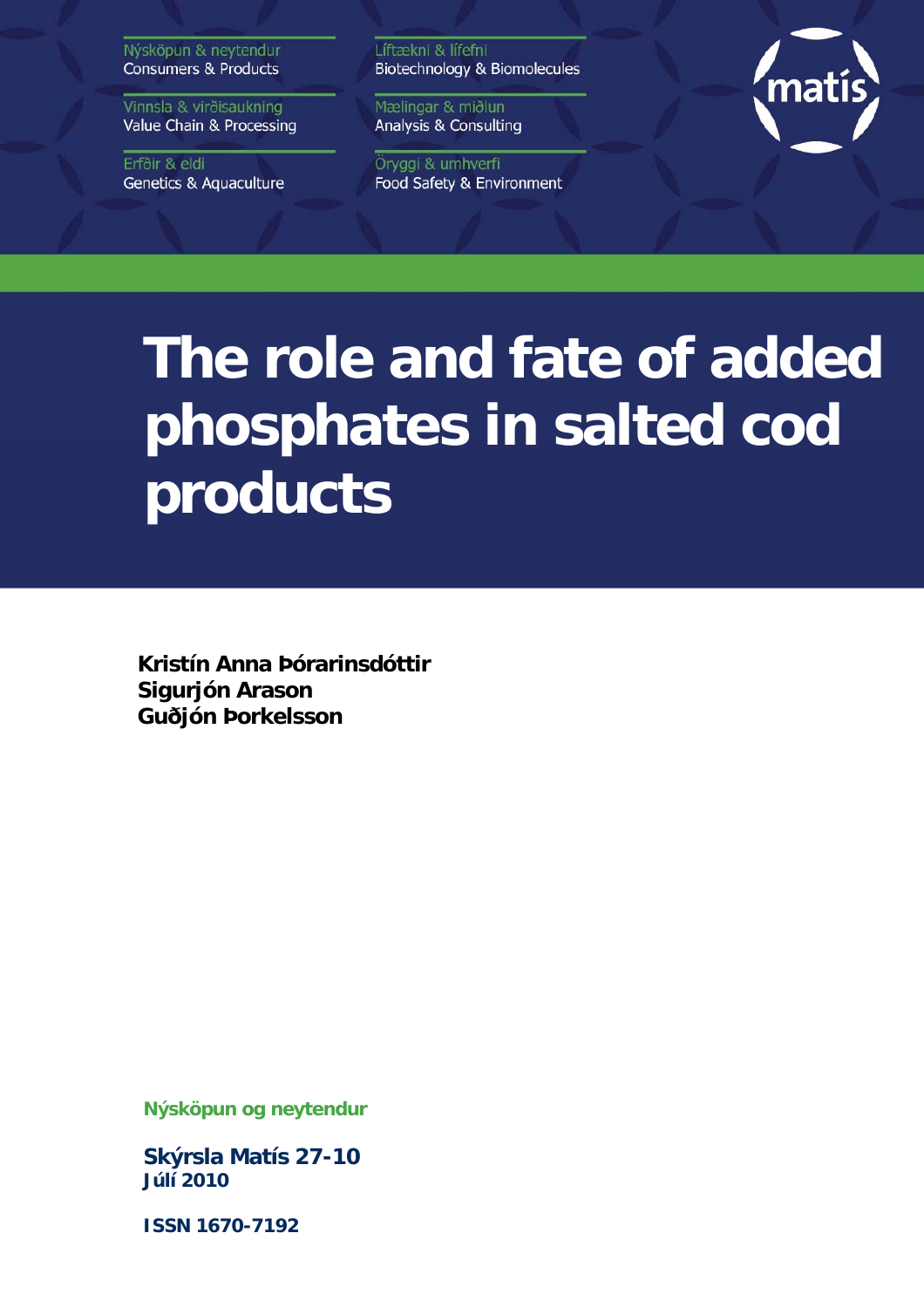# **Skýrsluágrip Matís ohf**<br>Icelandic Food and Biotech R&D

# **Report summary**



| Titill / Title            | The role and fate of added phosphates in salted cod products /                       |                                             |           |  |  |  |  |
|---------------------------|--------------------------------------------------------------------------------------|---------------------------------------------|-----------|--|--|--|--|
|                           | Hlutverk og afdrif viðbætts fosfats í saltfiski                                      |                                             |           |  |  |  |  |
| Höfundar / Authors        | Kristín Anna Þórarinsdóttir, Sigurjón Arason, Guðjón Þorkelsson                      |                                             |           |  |  |  |  |
| Skýrsla / Report no.      | $27-10$                                                                              | Útgáfudagur / Date:                         | Júlí 2010 |  |  |  |  |
| Verknr. / project no.     | 1008-1934, 1008-1935                                                                 |                                             |           |  |  |  |  |
| Styrktaraðilar / funding: | AGS, AVS                                                                             |                                             |           |  |  |  |  |
| Ágrip á íslensku:         | Markmið verkefnisins var að meta afdrif viðbætts fosfats í saltfiski. Ljóst er       |                                             |           |  |  |  |  |
|                           | að magn þess lækkar við verkun og útvötnun. Sama gildir um fosföt sem eru            |                                             |           |  |  |  |  |
|                           | náttúrulega til staðar í fiskvöðva. Þess vegna er heildarmagn fosfats í              |                                             |           |  |  |  |  |
|                           | útvötnuðum afurðum yfirleitt lægra en í ferskum fiski. Hins vegar hefur              |                                             |           |  |  |  |  |
|                           | verið sýnt fram á að viðbætt fosföt (dí- og trífosföt) finnast bæði í verkuðum       |                                             |           |  |  |  |  |
|                           | og útvötnum fiski. Það er þó háð magni viðbætts fosfats í afurðinni og hvaða         |                                             |           |  |  |  |  |
|                           | söltunarferlum er beitt, þ.e. hvort fosfati var bætt í fiskinn með sprautun eða      |                                             |           |  |  |  |  |
|                           | pæklun. Lítið eða ekkert greinist í útvötnuðum afurðum ef pæklun er beitt.           |                                             |           |  |  |  |  |
|                           | Munur á milli ferla getur stafað af söltunaraðferð (sprautun/pæklun), gerð           |                                             |           |  |  |  |  |
|                           | og upphaflegu magni viðbætts fosfats og verkunartíma. Frekari rannsókna              |                                             |           |  |  |  |  |
|                           | er þörf til að meta áhrif af mismunandi söltunarferlum á afdrif fosfats í            |                                             |           |  |  |  |  |
|                           | söltuðum þorskvöðva.                                                                 |                                             |           |  |  |  |  |
| Lykilorð á íslensku:      | Saltfiskur, viðbætt fosfat, niðurbrot, verkunarferlar, sprautun, pæklun              |                                             |           |  |  |  |  |
| Summary in English:       | The aim of this study was to investigate the fate of added phosphates in             |                                             |           |  |  |  |  |
|                           | salted cod products. The content of both added phosphates and naturally              |                                             |           |  |  |  |  |
|                           | occurring phosphates, decreases during salting and rehydration. The final            |                                             |           |  |  |  |  |
|                           | content in rehydrated fish (approx. 1-2.5% NaCl) is usually below values in          |                                             |           |  |  |  |  |
|                           | the raw fish. However, di- and triphosphates are present both in salted and          |                                             |           |  |  |  |  |
|                           | rehydrated products.                                                                 | The amount depends on the quantity of added |           |  |  |  |  |
|                           | phosphates in the product and on the salting procedures applied. It seems            |                                             |           |  |  |  |  |
|                           | that lower contents are present in brined products than in injected                  |                                             |           |  |  |  |  |
|                           | products. Differences may depend on the method used for adding                       |                                             |           |  |  |  |  |
|                           | phosphates (injection/brining), phosphate type and, initial content of added         |                                             |           |  |  |  |  |
|                           | phosphates in the muscle after pre-salting and finally on the curing time.           |                                             |           |  |  |  |  |
|                           | Further studies are needed to get accurate information on the effects of             |                                             |           |  |  |  |  |
|                           | different salting procedures on the fate of phosphates in salted cod                 |                                             |           |  |  |  |  |
|                           | products.                                                                            |                                             |           |  |  |  |  |
| English keywords:         | Salted cod, added phosphates, degradation, salting procedures,<br>injection, brining |                                             |           |  |  |  |  |

© Copyright Matís ohf / Icelandic Food and Biotech R&D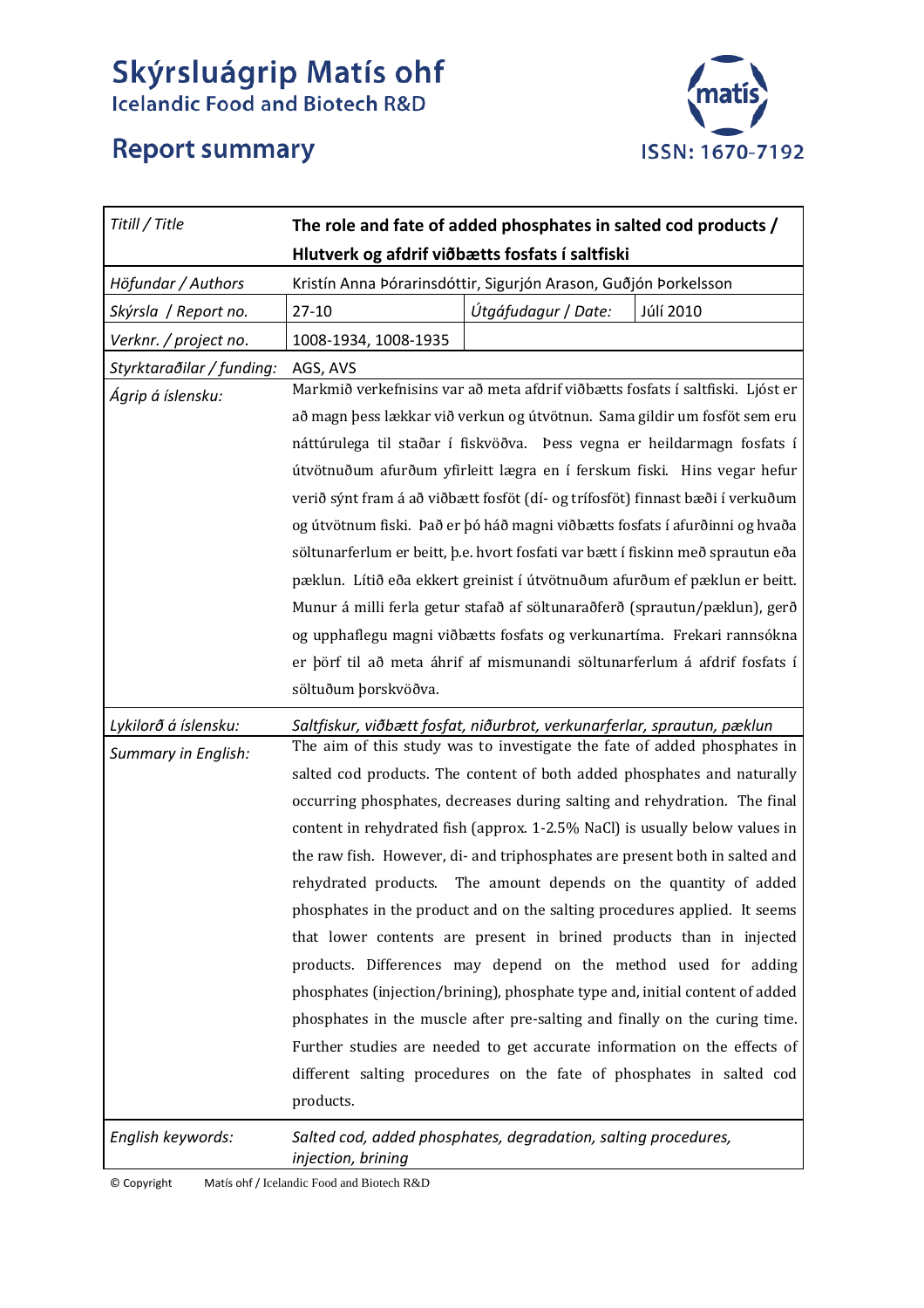# **ACKNOWLEDGEMENTS**

This report is a deliverable in the Nordic project "Platform for at arbejde på ændringer på lovgivning for andvændelse av fosfat som "carry over" tilsætningstoff i saltfisk" funded by the Nordic "Arbejdsgruppen for Fiskerisamarbeidet" (AG-Fisk) and the Icelandic project "Intrepretation of international rules on ingredients in salted cod" which was funded by AVS R&D Fund of the Ministry of Fisheries in Iceland (R 09058‐09). The participants in the project would like to acknowledge AG‐FISK and AVS for their financial contribution to the project.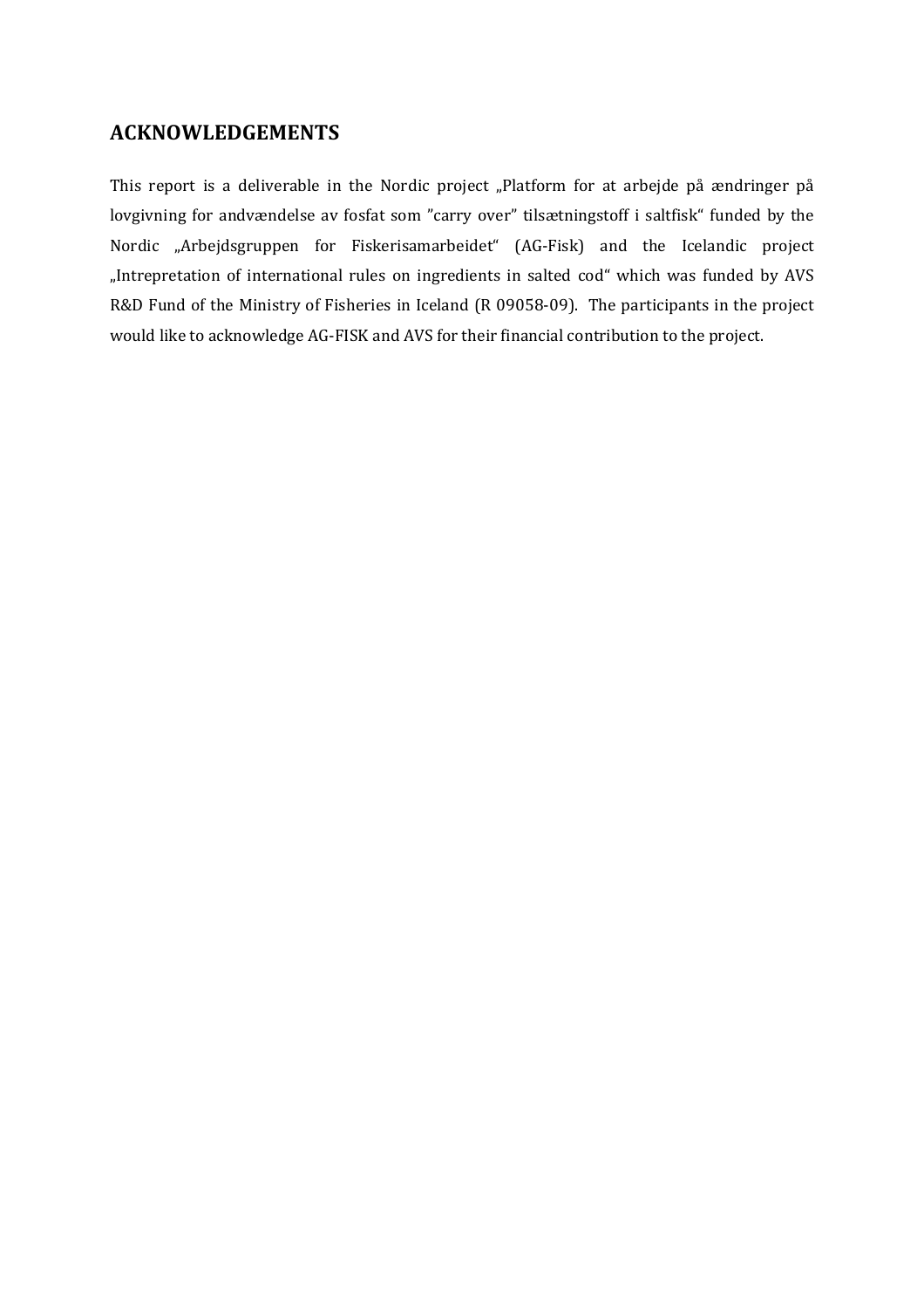#### **PREFACE**

The aim of the project is to provide information based on analytical results of the role and presence of added phosphates that will hopefully clear uncertainties in the legal interpretation of the use of polyphosphates in the processing of salted cod. Import authorities in some EU countries state that use of polyphosphates is illegal and the imports of salted cod processed with polyphosphates should be banned. Some producers have at the same time been using polyphosphates in the belief that it is a processing aid that has no influence and is not present in the final product that is sold to consumers in South Europe.

Furthermore, the aim of the project is to bring authorities, producers/or their organizations and research institutes in Iceland, Denmark, Norway and Faroe Islands, that are all dealing with polyphosphates in salted cod, together for a seminar in order to exchange information and discuss the issues of using polyphosphates in salted cod with the aim of reaching a "Nordic conclusion" that could be submitted to authorities in the EU. The scientific information and collaboration between producers of salted cod in the Nordic countries is a key to maintain the market in South Europe for salted cod produced by adapting traditional methods to the social changes of the last decades and the customer demands for milder taste and improved colour through higher water retentions in the first steps of processing.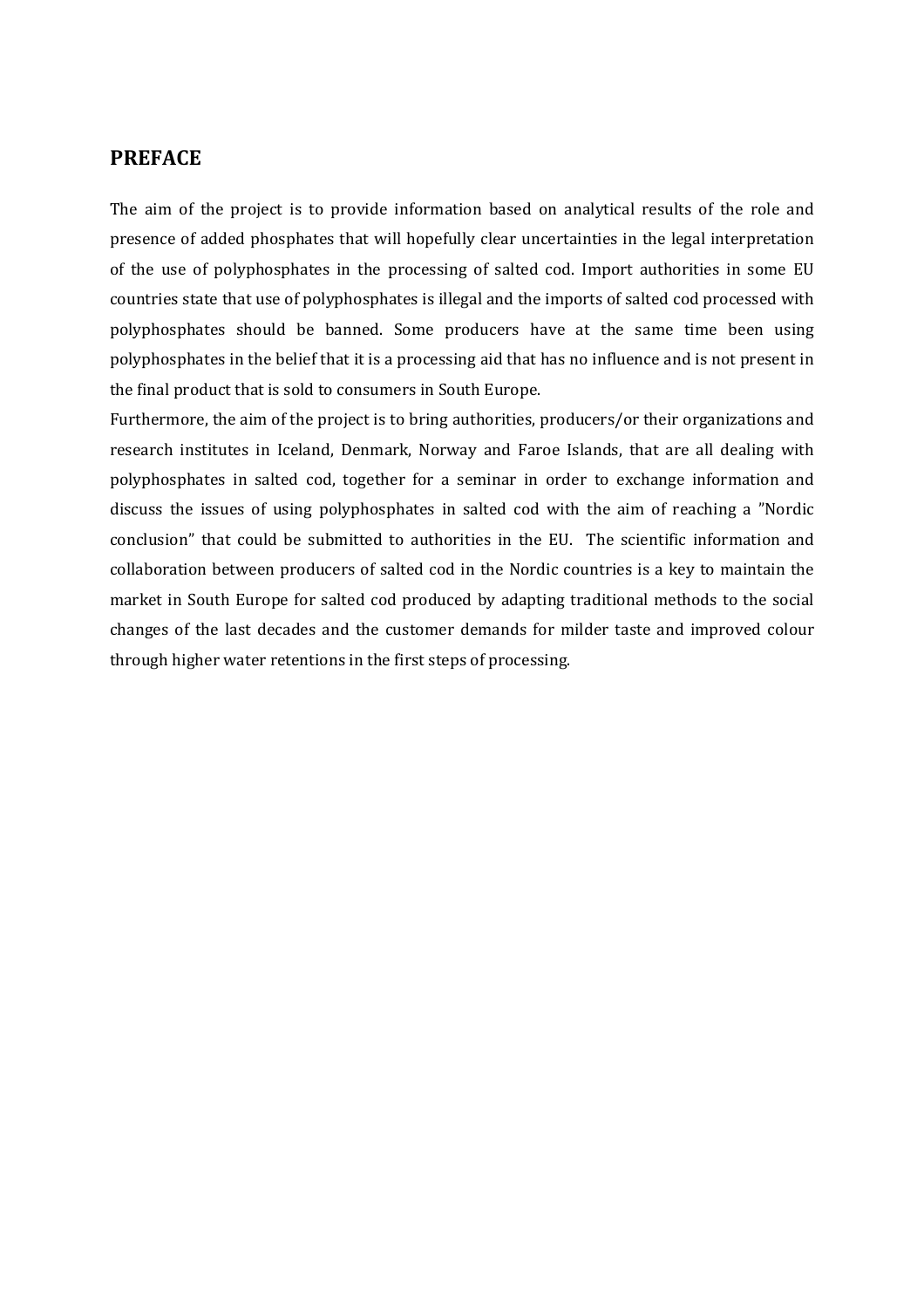# **TABLE OF CONTENT**

| $\mathbf{1}$   |     |  |
|----------------|-----|--|
| $\overline{2}$ |     |  |
|                | 2.1 |  |
|                | 2.2 |  |
|                | 2.3 |  |
|                | 2.4 |  |
| 3              |     |  |
|                | 3.1 |  |
|                | 3.2 |  |
|                | 3.3 |  |
|                | 3.4 |  |
|                | 3.5 |  |
|                | 3.6 |  |
| 4              |     |  |
|                | 4.1 |  |
|                | 4.2 |  |
|                | 4.3 |  |
|                | 4.4 |  |
| 5              |     |  |
| 6              |     |  |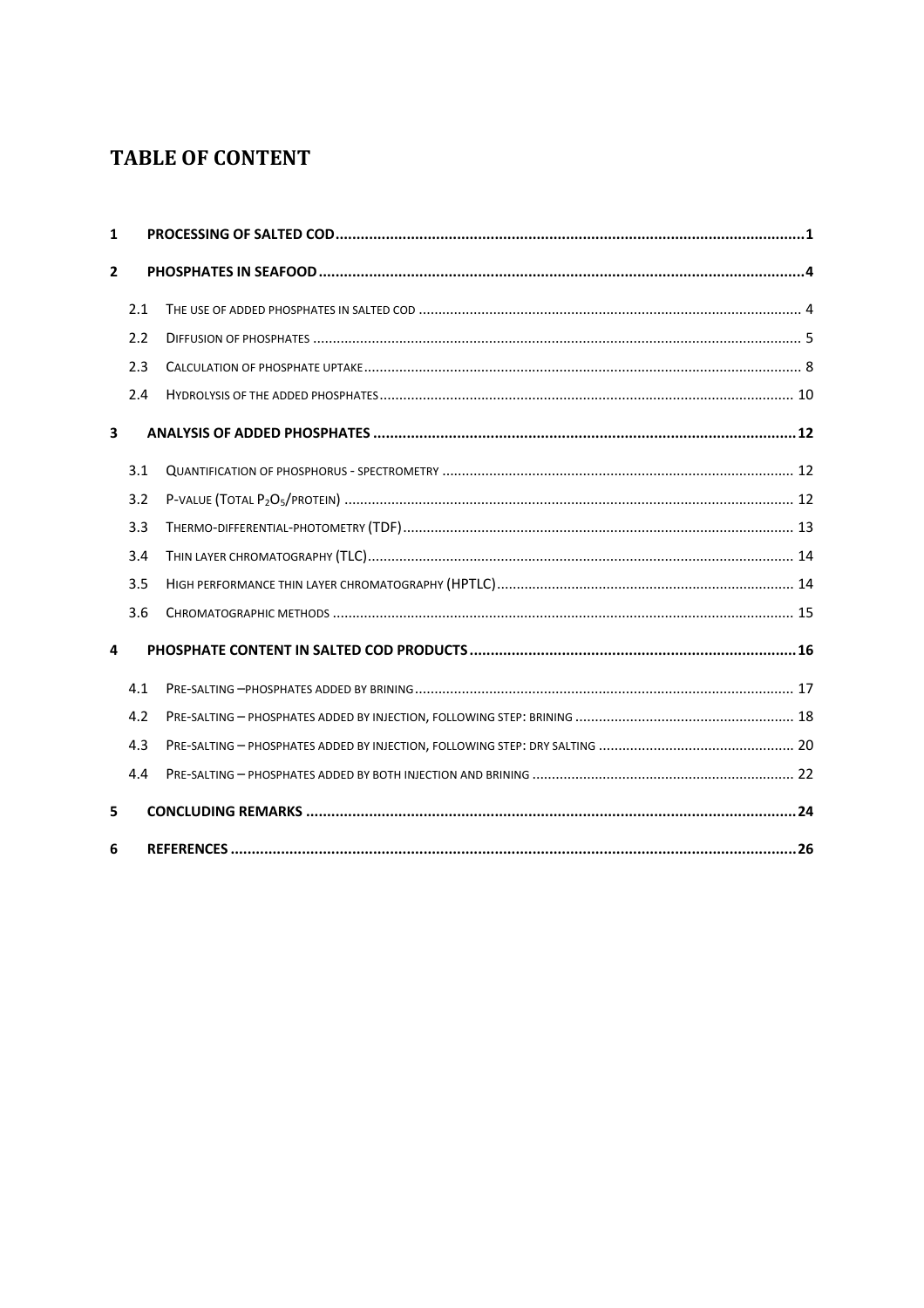#### **1 PROCESSING OF SALTED COD**

Salting and curing of cod is a long process that can be divided into several steps (Figure 1). Salting of the fish starts after filleting or splitting (butterfly filleting) when salt and possibly other ingredients are added to the products. The processes used for bacalao production have changed rapidly over the past decades. Originally, the fish was stacked with alternating layers of coarse salt, often termed kench or pile salting. It was restacked several times to obtain an even pressure and curing of the fish. Finally, it was sun dried. In the late 20<sup>th</sup> century producers in Iceland started to pre-salt the fish before the pile salting step, using pickling (from  $\sim$ 1980) and brining (from  $\sim$ 1990). The main difference between pickling and pile salting is that pickling is carried out in closed tubs, in some cases with an addition of water/brine. On the other hand, the brine formed during pile salting is allowed to drain away. Exporters started to control the ambient temperature in storage, which made it possible to shorten the salting process and produce lightly cured products. The fish was only stacked for 10 to 12 days after pre‐salting and packed as lightly/wet cured. This curing stage of the products is known in Iceland as "tandurfiskur" (Þórarinsdóttir, 2010). Today, different combinations of injection, brining, pickling and dry salting (also termed pile salting/stacking) are used, varying with producers and production countries. In brine injection and brining, a prepared brine with a controlled salt concentration is used. These steps are followed by dry salting.

In the late 20th century, brine salting became the main pre‐salting method in Iceland. The use of brining as a pre‐salting step before pile salting is believed to improve quality and weight yields of salted products (Þórarinsdóttir, 2010). Brining is carried out by immersing fillets into brine prepared from coarse salt and tap water. The diffusion of salt into the muscle depends on several factors, such as concentration and composition of the brine, the shape and thickness of the product, the ratio of brine to product and duration of brining. The temperature is kept low (2‐4°C) to minimise bacterial growth. Several studies have been carried out in which the muscle is brined in a high brine‐to‐fish ratio to minimise dilution effects from liquid diffusing from the muscle to the brine (Andres and others 2002; Andres and others 2005; Barat and others 2002; Barat and others 2003). In praxis, common initial ratios are 1:1 to 2:1, meaning that significant changes are observed in the salt concentration of the brine during brining.

Now, in the early  $21^{st}$  century, injection is increasingly used in Iceland as the initial step in the salting procedure (Þórarinsdóttir, 2010). Injection results in a relatively homogenous salt concentration in the muscle in a short time, in comparison to other salting methods. Additionally, other ingredients such as proteins, can be added to the products, which would not be possible by brining alone. However, injection can only be used to add small quantities of salt to the fish because of limited amounts of brine pumped into the muscle. Injection volumes,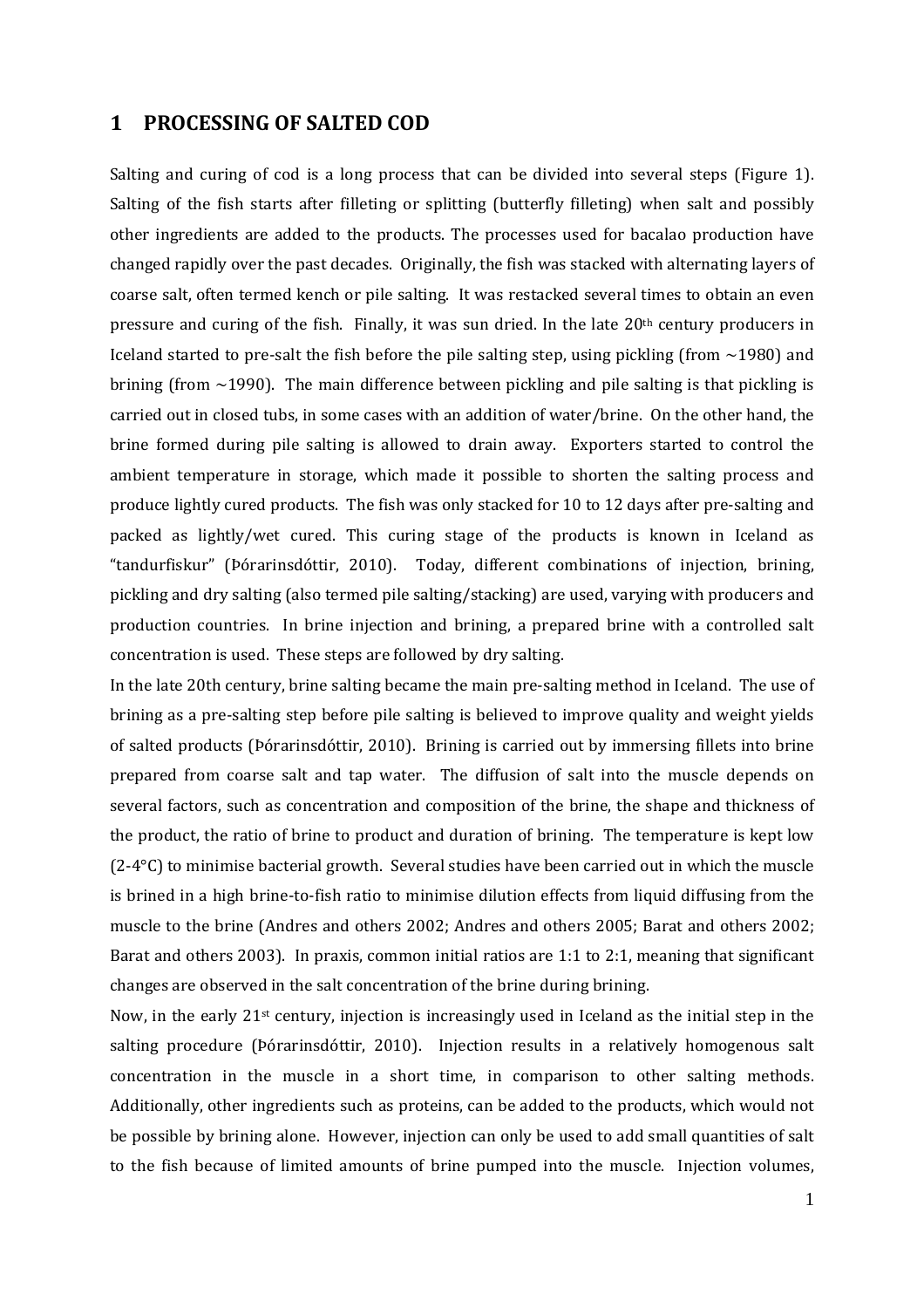distribution of brine and retention of the brine in the muscle depend on the characteristics of the raw material, composition of the brine, the equipment and settings used: type of needles, needle density, needle-strokes per minute, release of the brine (in/out), dwelling time and pressure applied. The following treatments of the injected product and storage conditions also influence the retention of the injected brine. Disadvantages of injection are risk of microbial contamination and possible damage of the muscle structure due to the pressure applied and needle holes in the muscle (Bakowski and others 1970; Birkeland and others 2003; Birkeland and others 2007; Boles and Swan, 1997; Brunk, 1985).



Figure 1. The process for the salted cod in the study, from catch to a product ready for cooking. The steps of interest in the study were the pre-salting and salting steps. Different pre-salting methods were used: *injection and brining, brining only and pickling. (RH = relative humidity) (Þórarinsdóttir, 2010).*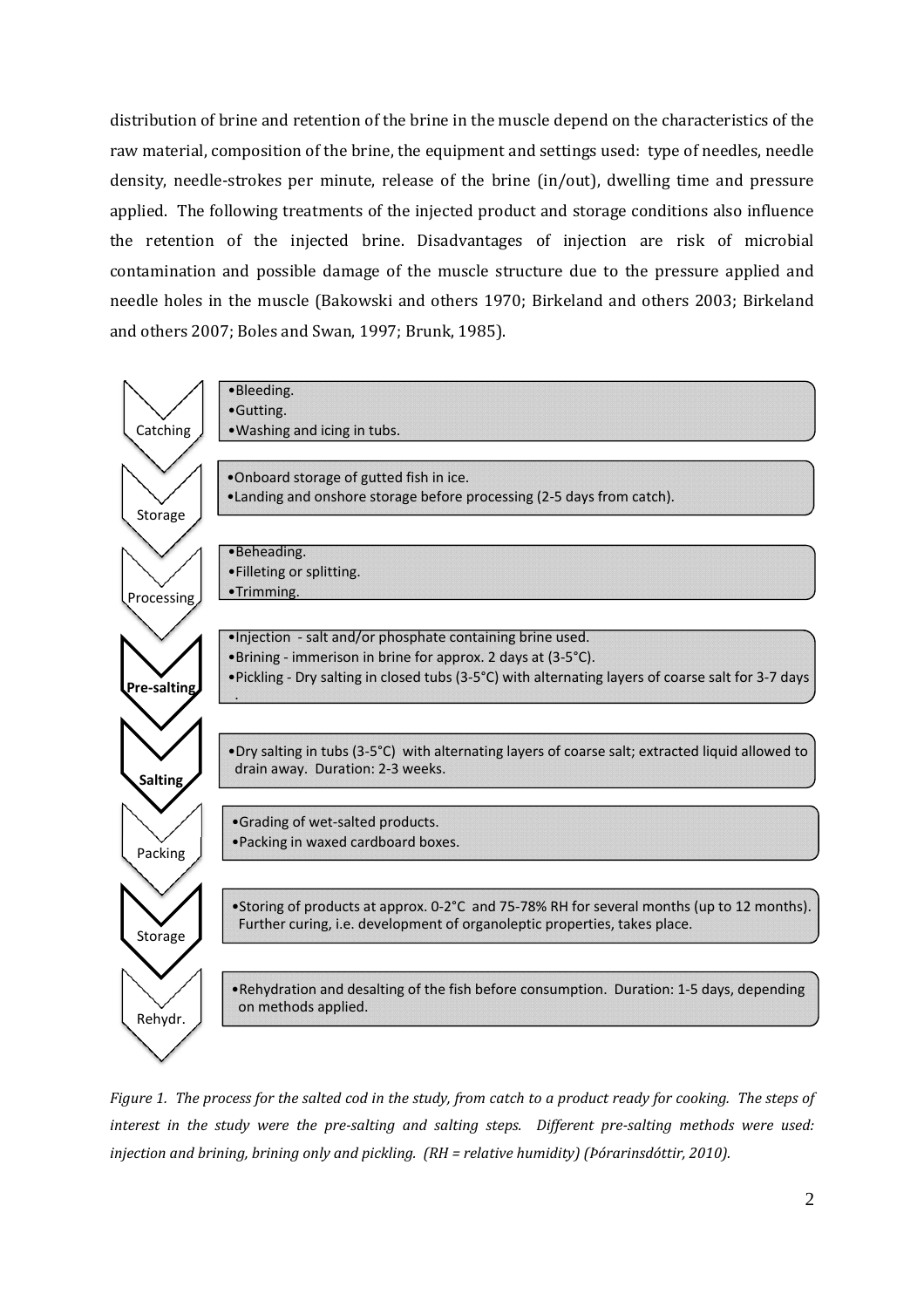The changes in salting procedures and curing conditions have altered the characteristics of the products, increased weight yields and improved commercial quality (Lindkvist and others 2008). The shorter curing time and lower temperature during curing have resulted in milder curing flavours and a whiter appearance (Barat and others 2003; Lindkvist and others 2008). Secondly, the raw material is of better quality than before due to improvements in catching, handling and storage techniques. Weight yields and quality are highly important with regard to process return, market share and prices. Salted products are rated according to size and commercial quality (SPIG/PORT) at packaging. The appearance and colour of the fish are the key criteria. PORT refers to export of the products to Portugal and SPIG to Spain, Italy and Greece. The SPIG fish is of higher quality, it is supposed to be whiter and thicker than the PORT fish (Þórarinsdóttir, 2010).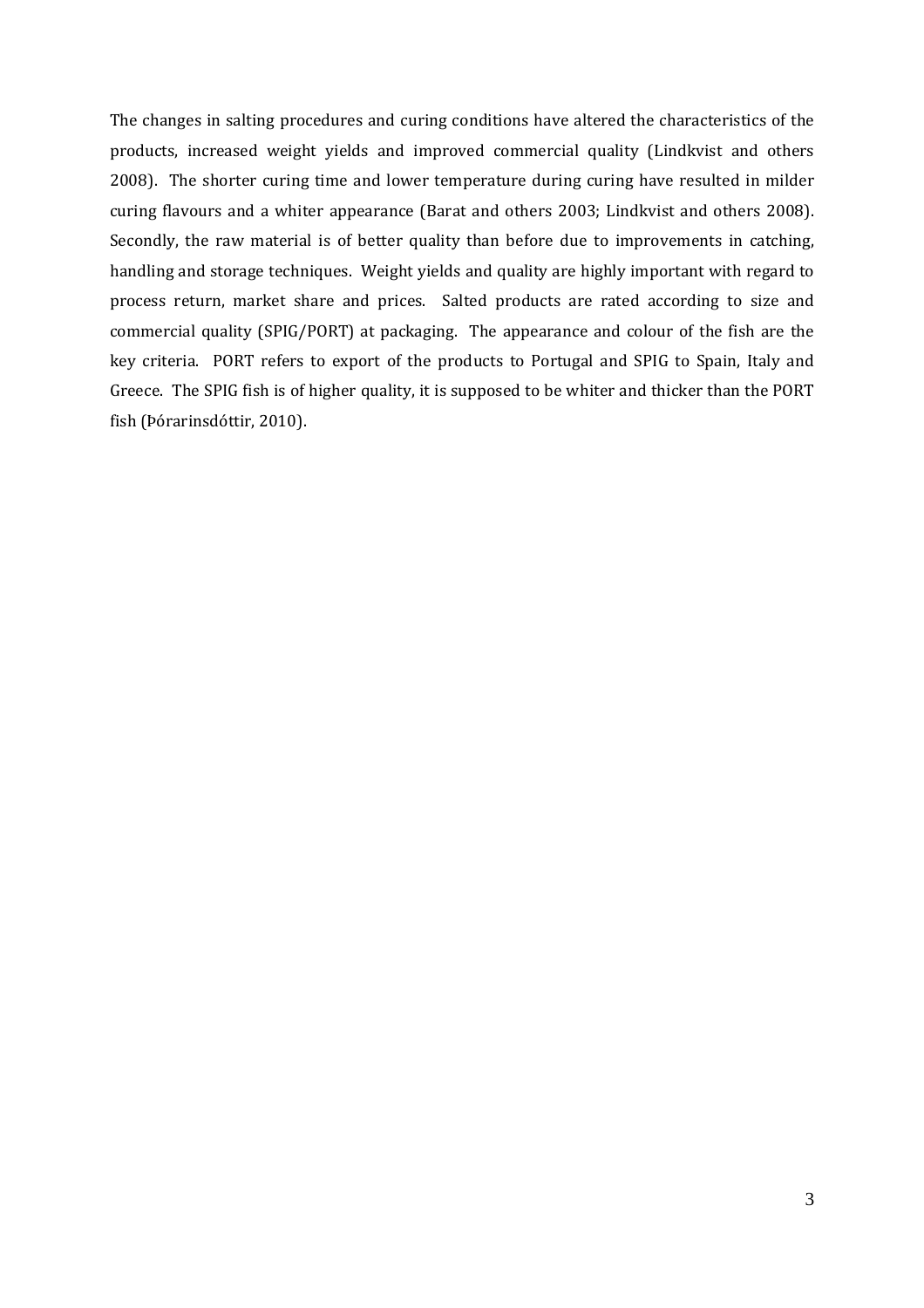### **2 PHOSPHATES IN SEAFOOD**

Protein‐rich foods, such as seafood and meat products contain phosphorous compounds such as nucleotides, phospholipids, together with naturally occurring orthophosphates. The large range of natural orthophosphate contents (0.11–4.8% (0.026–1.1% in terms of phosphorous content)), makes it hard to detect added phosphates by quantitative analysis alone ((Lawrie, 1998; Lee and others 1998) as cited by (Ünal and others 2004)). Phosphate content of fresh cod (*Gadus morhua* and *Gadus macrocephalus*) is approximately 4.4 g P<sub>2</sub>O<sub>5</sub>/kg of muscle (Schröder, 2010; Thorarinsdottir and others 2001).

The addition of phosphates is allowed in frozen products but not in salted or fresh products. The maximum quantity of added phosphates allowed in frozen products is 5  $g P_2O_5/kg$  of the product (phosphorus pentaoxide  $P_2O_5 \approx 2.29 \times P$ ; orthophosphate  $P_4^{3-} \approx 3.06$  P). Polyphosphates have also been used by some produces in the production of salted cod in the Nordic countries (Lindkvist and others 2008) in the belief that they are processing aid. The use depends on the export country, product but also on producer/customer. However, phosphates are not used in dry salted cod exported to Portugal.

#### **2.1 The use of added phosphates in salted cod**

The main reasons for adding phosphate to salted cod have been improved weight yields and quality of the products. However, effects of phosphates on weight yields are minor in comparison to application of injection alone, using brine containing salt only. The injection improves weight yields through both salting and rehydration, whereas addition of phosphates by brining, increases weight yields during salting but not after rehydration (Thorarinsdottir and others 2001).

Recent studies on the effects of phosphates on colour and quality of the salted products have shown both positive effects and no effects on these parameters (Þórarinsdóttir, 2010). Differences between studies may result from variation in the way of adding phosphates to the fish (injection/brining), phosphate type used, in the concentration of phosphate and salt in brine and in condition of the fresh fish. The positive effects of phosphates on colour and commercial quality of salted fish are due to reduced oxidation, which is mainly related to sequestering effects on metals present in the salt used. Oxidation of lipids and proteins in the muscle increase yellowness and results in darker colour of the products. These changes will result in lower commercial quality of the products since colour/appearance is the key criteria where whiter colour is preferred.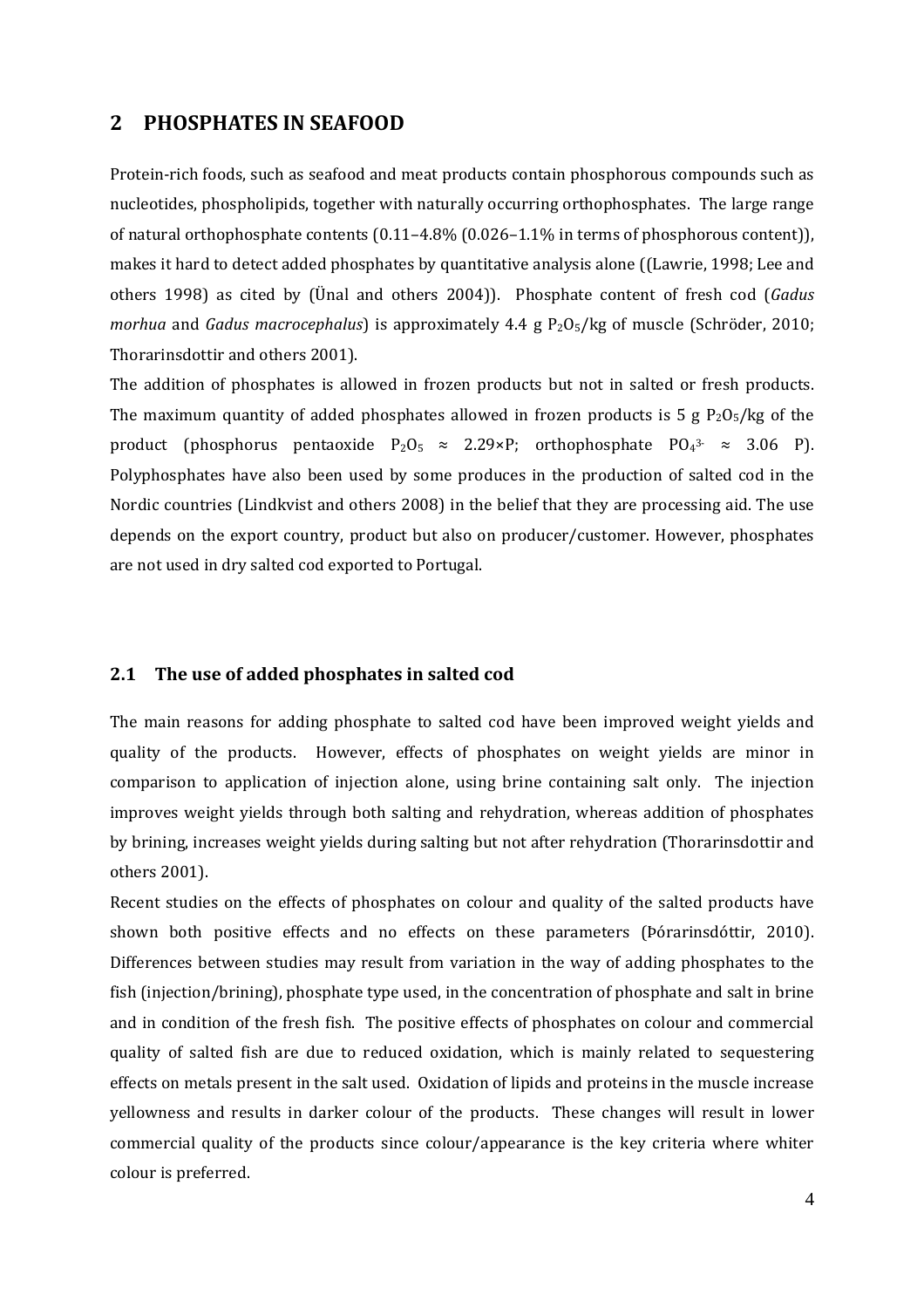The function of the phosphates is based on maintaining the natural colour of the fish through salting and curing. The phosphates do not have a bleaching effect, i.e. do not improve the quality of raw material or products where oxidation or spoilage has already occurred. Furthermore, phosphates will not increase whiteness of the salted product during rehydration. On the other hand, sulphites which have been approved for use in salted cod products are in some case added to the rehydration water. Sulphites can serve as bleaching agent. Increases in whiteness of the products because of the bleaching could give the expression that the quality of the products was better than it was before bleaching. Another function of the sulphites can be longer shelf life of the products due to retarding effects on microbial growth.

Phosphates are added to salted cod products by injection and/or brining. The advantage of injection is that the added molecules are uniformly distributed in the muscle in a short time. In brining, the phosphates must diffuse from the brine into the muscle. The diffusion depends on several factors like concentration and composition of the brine, the thickness of the product, temperature and ratio of brine to product. The risk of injection is microbial contamination where the microbes are distributed quickly through the muscle by injection not only at the surface as in dipping. Another disadvantage is that the injection pressure and needles can lead the structural damages and loss of water binding capacity of the muscle. Especially, in fish muscle which is more sensitive than meat from land animals.

#### **2.2 Diffusion of phosphates**

Diffusion is an effective mechanism in transfer of phosphates from brine to muscle and within the muscle during salting. However, diffusion mechanisms for added and naturally occurring phosphates in the muscle have only been investigated to a limited extent. During immersion of muscle in phosphate solutions, the total phosphate content may decrease before it starts to increase. The reason is that naturally occurring orthophosphates diffuse out of the muscle (beef), i.e. in a counter-current direction to the added phosphate (Figure 2). Both diffusions result from concentration gradients between muscle and solution. Initially, the diffusion rate of orthophosphate from the muscle is faster or until a water‐protein‐phosphate (added) complex barrier is formed in the surface layer of the product (Unal and others 2006, Unal and others 2004). These effects depend on the composition and ionic strength in the immersion solution. In salting of pork ham, diffusion rates of salt decrease during hydration of proteins but increase again as the muscle fibres shrink >1-1.4M (Ockerman, 2003). The diffusion of phosphates is likely to be affected in similar way. Ockerman (2003) explained different diffusion rates by alterations of extracellular spaces. During swelling of the myofibrils, the diffusion rates in the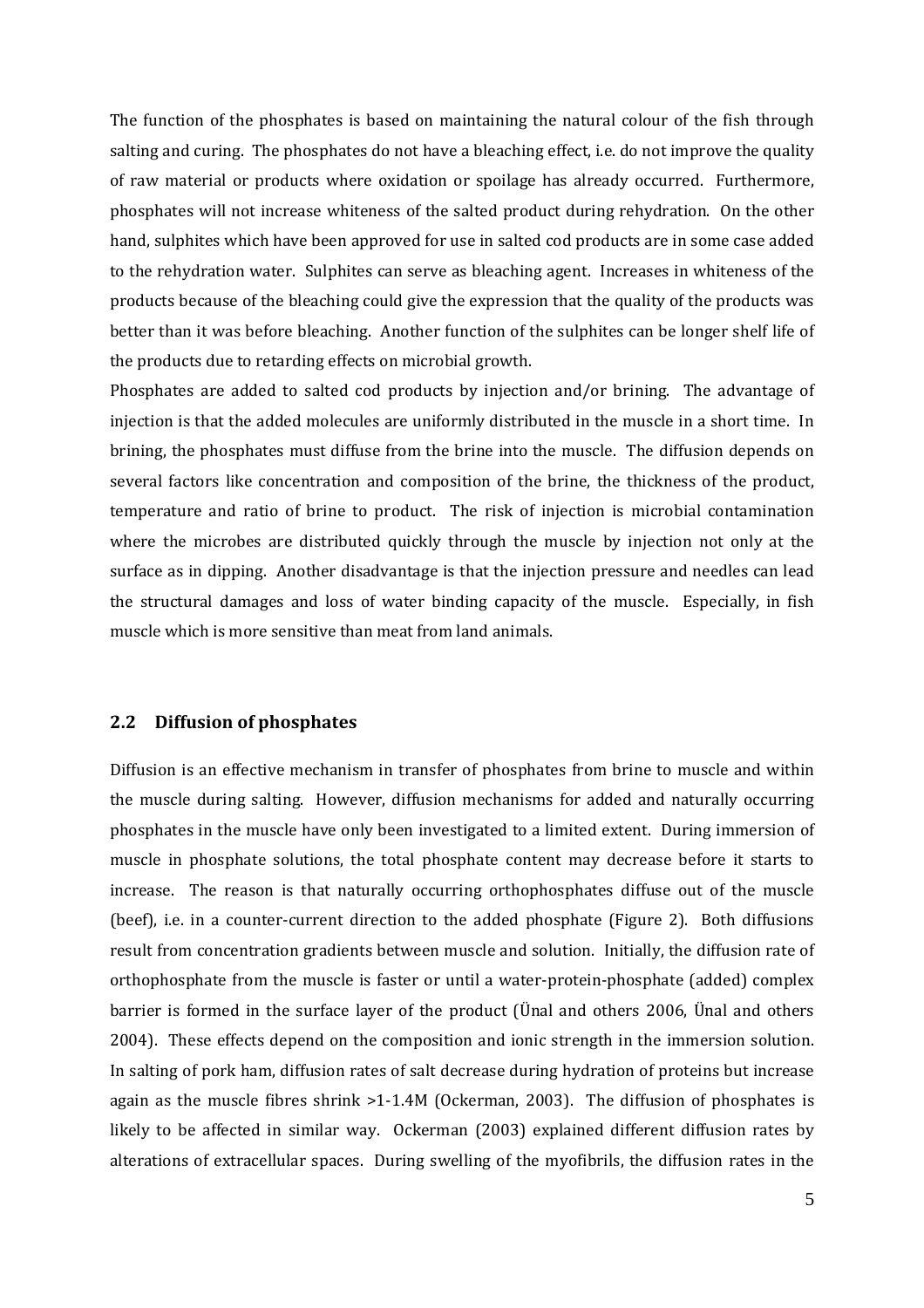muscle decreased as the extracellular spaces/channels became narrower. The opposite was believed to occur when salting‐out resulted in shrinkage of the muscle fibres.



*Figure* 2. *The change of phosphate concentration ratio*  $\left(\ln\left[\frac{C(t)-C_{\infty}}{C_{t}-C_{\infty}}\right]\right)$  *in meat samples dipped in water and 2, 4, and 6% (w/v) sodium triphosphate (STP) solutions (Ünal and others 2004).*

In the beginning, diffusion rates of added phosphates are mainly influenced by concentration gradients between the muscle and the immersion solution. The gradients increase with higher phosphate concentration in solution (Figure 3). The diffusion rates are soon reduced by the formation of a barrier in the surface layer of the muscle. Diffusion rates are reduced and differences between groups decrease with time. Thicker barrier is assumed to be formed in solutions of higher concentration (Ünal and others 2004). However, concentration gradients may override the effects of the barrier if they are strong enough. The penetration of phosphate (TPP) into shrimp muscle has shown that high concentrations (5‐10%) could drive more equal distribution of the added phosphate in the muscle in comparison to 0,5% and 1% TPP (Tenhet and others 1981a).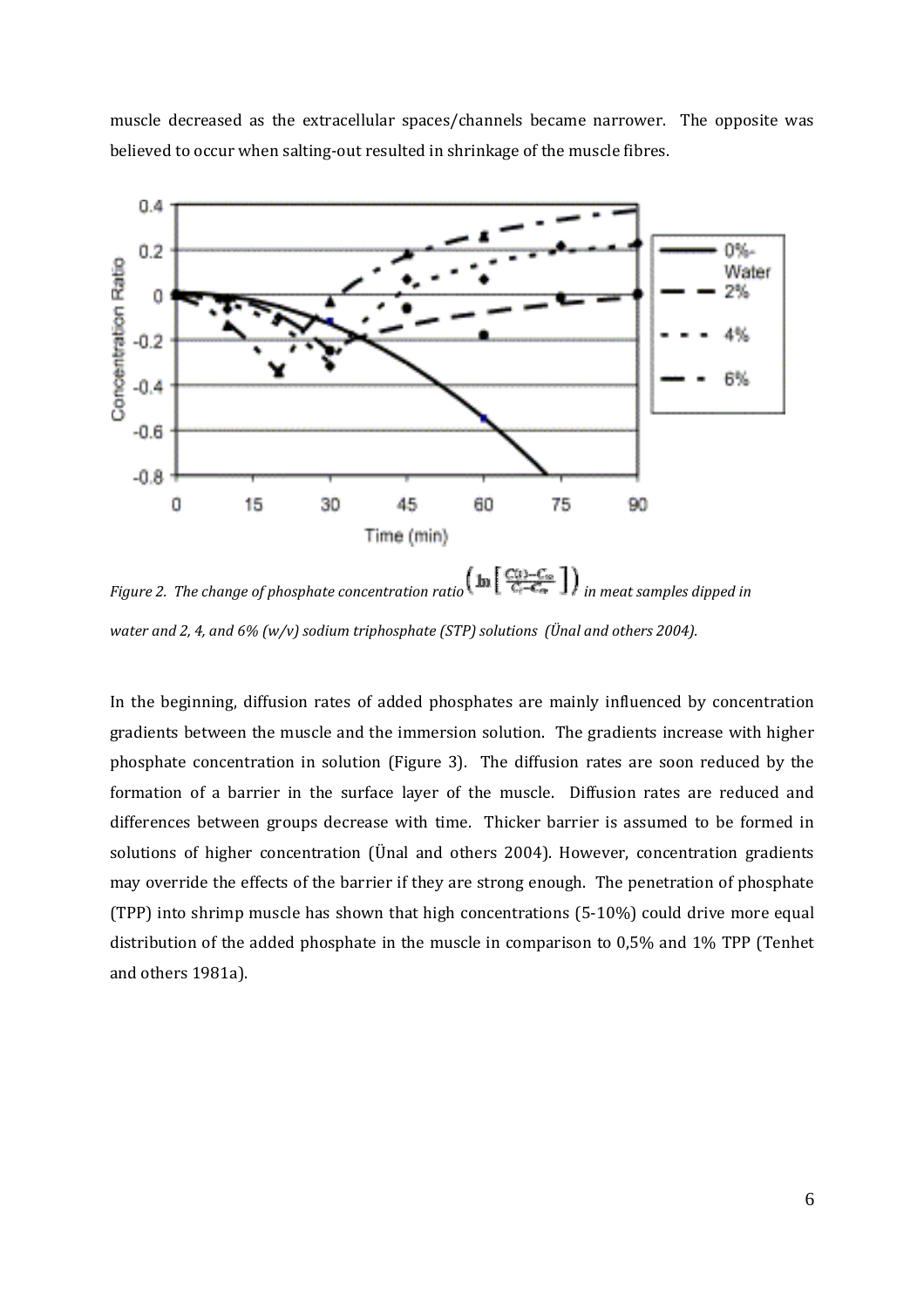

*Figure 3. The change of phosphate concentration in 2, 4, and 6% (w/v) sodium triphosphate (STP) solutions versus dipping time (Ünal and others 2004).*

The effects of TPP, PP and HMP on marinade penetration (with and without salt) in chicken filets have also been studied. Marinade gradients formed depended on the phosphate type and concentration and presence/absence of salt (Figure 4).



*Figure 4. Penetration and relative concentration gradients of various salted (8% NaCl) phosphate solutions* in three layers of the chicken filets after 30 min of tumble marination. Marinade pickup was traced by *measuring the absorbance (627 nm) of a dye in the different filet layers (Xiong and Kupski, 1999).*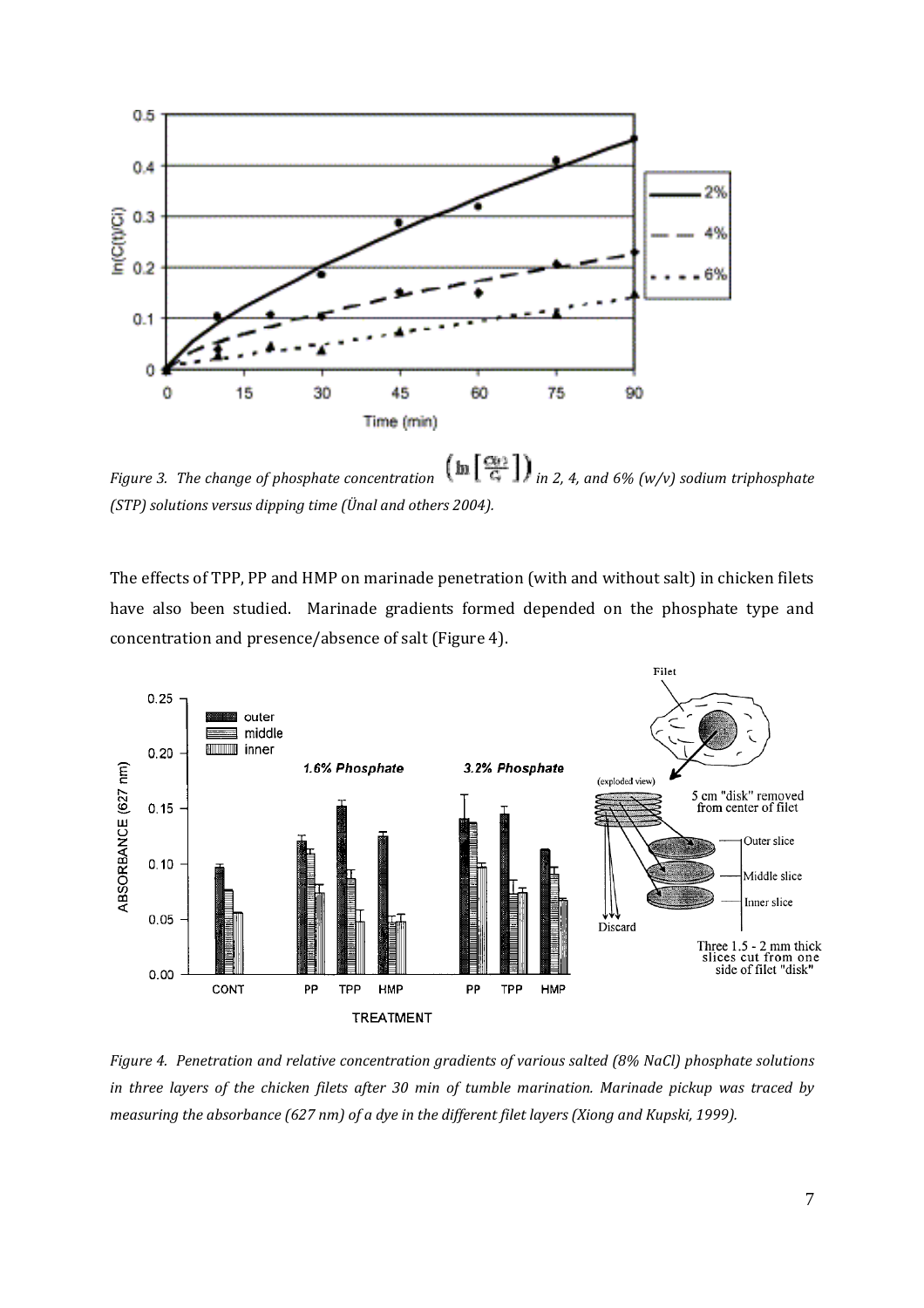The greatest gradient was formed with TPP, which enter the filets rapidly, but the diffusion became slower in the deeper layers. The results indicated that the diffusion rate depended on the size of the phosphate molecules, i.e. smaller molecules had higher diffusion rates. The phosphates had significant effect in salt free solutions. However, the effects diminished at high phosphate concentration  $(3.2\%)$  or when salt  $(8\%)$  was present. The overall conclusion was that low concentration (1.6%) of phosphate facilitated water penetration deep into the filets. High concentration (3.2%) and presence of salt improved water penetration in the surface layers of the filets (Xiong and Kupski, 1999). Differences were believed to result from saltingout effects at the higher concentration.

#### **2.3 Calculation of phosphate uptake**

The uptake of phosphate depends on the initial phosphate concentration in brine, the method used to add phosphates to the products, the concentration of brine absorbed by the products and the weight gain/uptake of brine. The uptake can be roughly calculated using the following equation:

> ݅݊݁ݎ% ݅݊ ܾ% added phosphate in product  $=\frac{75.06 \text{ m/s}}{100 + % \text{weight gain}} * %$  weight gain

The concentration of phosphates in brine can in a similar way be calculated from the optimum phosphate content in the products:

$$
\% in brine = \frac{100 + % weight gain}{% weight gain} * added phosphate in product
$$

These formulas were presented in guidelines from the Chemische Fabrik Budenheim KG, which is a producer of phosphates for food processing. The equation above for phosphate uptake, gives higher value than the exact increase in  $P_2O_5$  mg/g, which depends on the type(s) of phosphate applied. Usually, a combination of different phosphates is used. For each type, a conversion factor can be found, which is based on the chemical structure of each compound (Table 1). The  $P_2O_5$  (phosphate) can be converted to P (phosphorus), by multiplying  $P_2O_5$  by 0.4364. To change P to  $P_2O_5$ , P is multiplied by 2.2914.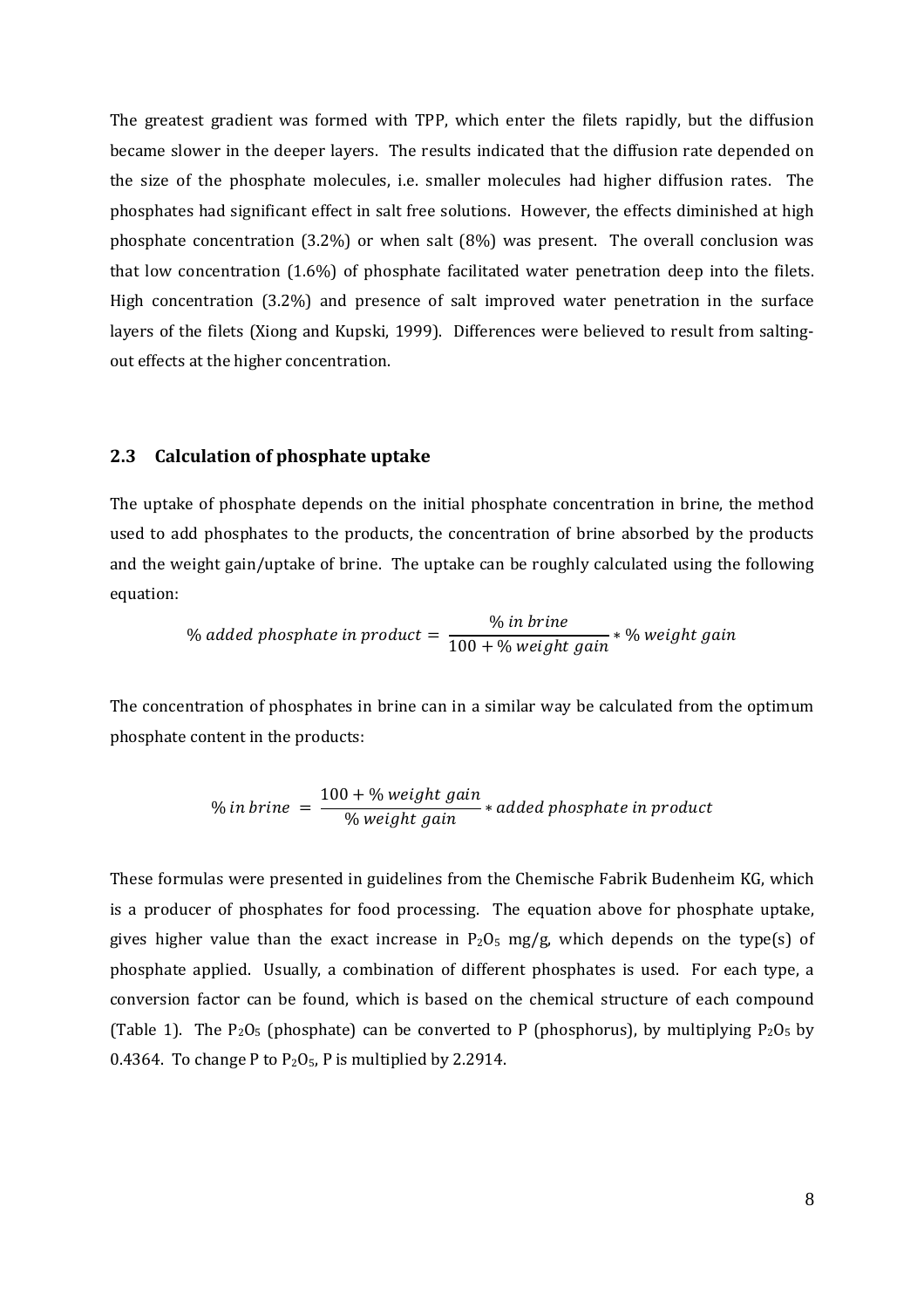|          |                                      |                                                                    |          | Molar mass $1$ g material =     | 1 g $P_2O_5 =$ |
|----------|--------------------------------------|--------------------------------------------------------------------|----------|---------------------------------|----------------|
| Code     | Name                                 | Molecular formula                                                  | (g/mole) | g P <sub>2</sub> O <sub>5</sub> | g material     |
| E 338    | Phosphoric acid                      | $H_3PO_4$                                                          | 98.00    | 0.724                           | 1.38           |
|          | Monophosphates                       |                                                                    |          |                                 |                |
| E 339i   | Monosodium phosphate                 | NaH <sub>2</sub> PO <sub>4</sub>                                   | 119.98   | 0.592                           | 1.69           |
|          |                                      | $NaH2PO4, H2O$                                                     | 138.00   | 0.514                           | 1.94           |
|          |                                      | NaH <sub>2</sub> PO <sub>4</sub> , 2H <sub>2</sub> O               | 156.01   | 0.455                           | 2.20           |
| E 339ii  | Disodium phosphate                   | Na <sub>2</sub> HPO <sub>4</sub>                                   | 141.96   | 0.500                           | 2.00           |
|          |                                      | $Na2HPO4$ , 2H <sub>2</sub> O                                      | 177.99   | 0.399                           | 2.50           |
|          |                                      | $Na2HPO4$ , 7H <sub>2</sub> O                                      | 268.06   | 0.265                           | 3.78           |
|          |                                      | Na2HPO <sub>4</sub> , 12H <sub>2</sub> O                           | 358.14   | 0.198                           | 5.05           |
| E 339iii | Trisodium phosphate                  | Na <sub>3</sub> PO <sub>4</sub>                                    | 163.94   | 0.433                           | 2.31           |
|          |                                      | $Na3PO4, H2O$                                                      | 181.96   | 0.390                           | 2.56           |
|          |                                      | Na <sub>3</sub> PO <sub>4</sub> , 12H <sub>2</sub> O               | 380.12   | 0.187                           | 5.36           |
| E 340i   | Monopotassium phosphate              | KH <sub>2</sub> PO <sub>4</sub>                                    | 136.09   | 0.522                           | 1.92           |
| E 340ii  | Dipotassium phosphate                | $K_2HPO_4$                                                         | 174.18   | 0.407                           | 2.45           |
| E 340iii | Tripotassium phosphate               | $K_3PO_4$                                                          | 212.28   | $0.334^{*}$                     | $2.99^{*}$     |
| E 341i   | Monocalcium phosphate                | $Ca(H_2PO_4)_2$                                                    | 234.05   | 0.606                           | 1.65           |
| E 341ii  | Dicalcium phosphate                  | CaHPO <sub>4</sub> , $2H2O$                                        | 172.09   | 0.412                           | 2.43           |
| E 341iii | Tricalcium phosphate                 | 10CaO, 3P <sub>2</sub> O <sub>5</sub> , H <sub>2</sub> O           | 1004.67  | 0.424                           | 2.36           |
| E 343i   | Monomagnesium phosphate              | $Mg(H_2PO_4)_2$ , 4H <sub>2</sub> O                                | 290.34   | 0.489                           | 2.05           |
| E 343ii  | Dimagnesium phosphate                | MgHPO <sub>4</sub> , $nH_2O$                                       | 120.28*) | $0.59^{*}$                      | $1.69*$        |
|          | <b>Pyrophosphates (diphosphates)</b> |                                                                    |          |                                 |                |
| E 450i   | Disodium diphosphate                 | $Na2H2P2O7$                                                        | 221.94   | 0.640                           | 1.56           |
| E 450ii  | Trisodium diphosphate                | $Na3HP2O7$                                                         | 243.92   | 0.582                           | 1.72           |
|          |                                      | $Na3HP2O7$ , H <sub>2</sub> O                                      | 261.94   | 0.542                           | 1.85           |
| E 450iii | Tetrasodium Diphosphate              | $Na_4P_2O_7$                                                       | 265.90   | 0.534                           | 1.87           |
|          |                                      | Na <sub>4</sub> P <sub>2</sub> O <sub>7</sub> , 10H <sub>2</sub> O | 446.05   | 0.318                           | 3.14           |
| E 450iv  | Dipotassium diphosphate              |                                                                    |          |                                 |                |
| E 450v   | Tetrapotassium diphosphate           | $K_4P_2O_7$                                                        | 330.34   | 0.430                           | 2.33           |
|          |                                      | $K_4P_2O_7$ , 3H <sub>2</sub> O                                    | 384.39   | 0.369                           | 2.71           |
| E 450vi  | Dicalcium diphosphate                | $Ca2P2O7$                                                          | 254.10   | 0.559                           | 1.79           |
| E 450vii | Monocalcium diphosphate              | $CaH2P2O7$                                                         | 216.04   | 0.675                           | 1.52           |
|          | <b>Triphosphates</b>                 |                                                                    |          |                                 |                |
| E 451i   | Pentasodium triphosphate             | $Na5P3 O10$                                                        | 367.86   | 0.579                           | 1.73           |
|          |                                      | Na <sub>5</sub> P <sub>3</sub> O <sub>10</sub> , 6H <sub>2</sub> O | 475.95   | 0.447                           | 2.24           |
| E 451ii  | Pentapotassium triphosphate          | $K_5P_3O_{10}$                                                     | 448.41   | $0.475*)$                       | 2.11           |
|          | Polyphosphates                       |                                                                    |          |                                 |                |
| E 452i   | Sodium polyphosphate                 | $(NaPO3)n$ (n>3)                                                   | 101.97xn | 0.696                           | 1.44           |
| E 452ii  | Potassium polyphosphate              | (KPO <sub>3</sub> )x                                               | 118.08xX | 0.601                           | 1.66           |
| E 452iii | Sodium calcium polyphosphate         | $(NaPO3)nCaO$ (n is generally 5)                                   |          |                                 |                |
| E 452vi  | Calsium polyphosphate                | $(CaP_2O_6)_n$ (n x 2)                                             | 198xn    | 0.717                           | 1.40           |

Table 1. A list of different phosphate types and factors for conversion to  $P_2O_5$  (Icelandic Food and **Veterinary Authority)**

\*<sup>)</sup> calculated on the anhydrous basis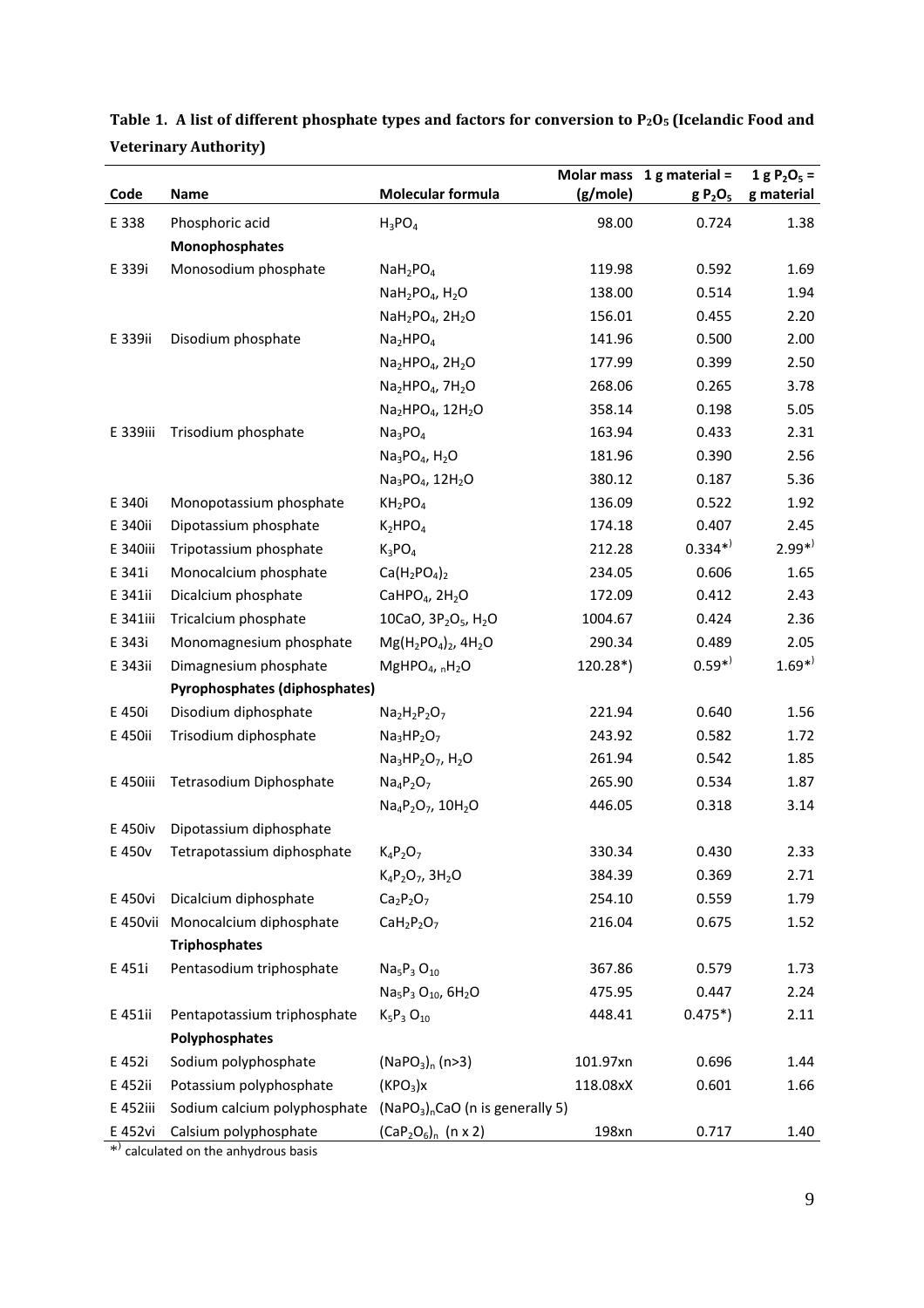#### **2.4 Hydrolysis of the added phosphates**

After addition to seafood and meat products, phosphates are degraded both chemically and enzymatically through action of muscle phosphatase, especially pyrophosphate and triphosphate. The degradation rate is influenced by different factors, phosphate type, muscle species, enzymes, other ingredients, processing methods and storage conditions (Belton and others 1987; Hamm and Neraal, 1977a; Hamm and Neraal, 1977c; Hamm and Neraal, 1977e; Hamm and Neraal, 1977b; Hamm and Neraal, 1977d; Neraal and Hamm, 1977f; Neraal and Hamm, 1977c; Neraal and Hamm, 1977g; Neraal and Hamm, 1977b; Neraal and Hamm, 1977e; Neraal and Hamm, 1977a; Neraal and Hamm, 1977d; Sutton, 1973). The hydrolysis is also influenced by the method of sample preparation. It is considerably slower when whole muscle is injected with phosphates in comparison to mixing of minced muscle with phosphates. Mincing increases the access of enzymes to the substrate (Belton and others 1987). Most of the studies referred to below have been carried out on minced muscle.

The hydrolysis of different phosphate compounds (pyrophosphate, triphosphate and trimetaphosphate) in pork meat, has been studied by the aid of capillary isotachophoresis (Jastrzebska and others 2008). The phosphates were added to the meat in the concentration of 0.5% of phosphorus by weight of meat. The accumulation of orthophosphate during 5 days depended on the type of phosphate added to the meat (Figure 5 and 6). The final concentration was similar in all samples, in the range of  $401-432$  mg  $P/100$  g. The phosphorus content in meat without added phosphates was 150 mg P/100g used.



*Figure 5. Degradation of different phosphates during a 5 day period (graphs plotted from data) (Jastrzebska and others 2008)*



*Figure 6. Accumulation of orhtophosphates origin from different phosphate species, during a 5 day period (graphs plotted from data) (Jastrzebska and others 2008)*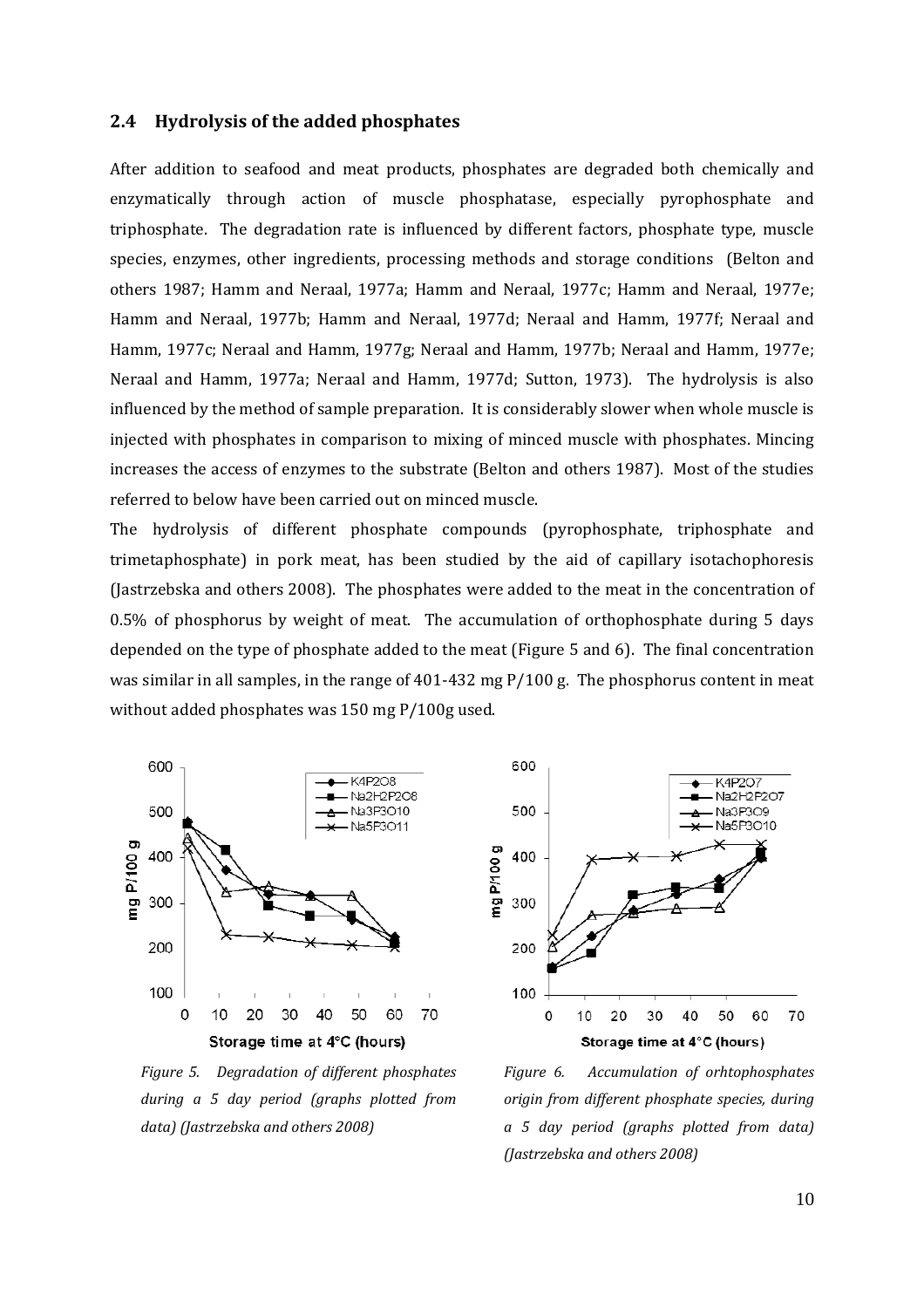Phosphate in meat has been studied much more than in seafood. It is known that the enzyme activity is different between these categories (Neraal and Hamm, 1977e; Sutton, 1973). Sutton (1973), who studied hydrolysis of triphosphate in cod and beef muscle, found that the degradation rate was higher in cod than in beef (*k2(beef)<<k2(cod)*). In meat, the degradation of triphosphates to diphosphates was faster than degradation of diphosphates to orthophosphate (beef,  $k_1$ >> $k_2$ ). In cod, the reaction rates for those two steps were similar ( $k_1 \approx k_2$ ).

$$
(P_3O_{10})^{5-}\stackrel{k_1}{\rightarrow}(P_2O_7)^{4-}\stackrel{k_2}{\rightarrow}(PO_{10})^{3-}
$$

Storage conditions influence the enzyme activity in the muscle. Freezing slows down enzyme activity. After thawing, tripolyphosphatase (Tpase) activity seems to be similar as in unfrozen meat but the freezing and thawing process has reversible inhibition on dipolyphosphatase (Dpase) activity. The reactivation depends on the pH in the muscle (Belton and others 1987; Hamm and Neraal, 1977a). Hamm and Nerall 1977 reported that the optimum pH for Tpase activity of bovine muscle was 5.6 but in the range of 6.7‐6.8 for Dpase. The maximum activity of Dpase isolated from big head carp was at pH 8 (Gao and others 2008).

Salt increases the activity of Tpase whereas the activity of Dpase is reduced (Hamm and Neraal, 1977a). It is strongest at 4‐5% NaCl. The enzymes are also influenced by composition of the salt and type of divalent ions present. Tpase and Dpase are activated by high concentration of Mg<sup>2+</sup>. Low concentration of Mg<sup>2+</sup>, Ca<sup>2+</sup>, EDTA reduces the hydrolysis of diphosphates. The activity of Tpase decreases with increasing concentration of  $Ca<sup>2+</sup>$  and diphosphate (Neraal and Hamm, 1977b). Gao and others (2008) showed that  $Co^{2+}$ , Mn<sup>2+</sup> served as co-factors for Dpase whereas  $Fe<sup>2+</sup>$ , Cu<sup>2+</sup> and Ca<sup>2+</sup> had no detectable effects. Information about effects of heavy salting on the enzymatic activity in cod muscle was not found (Gao and others 2008).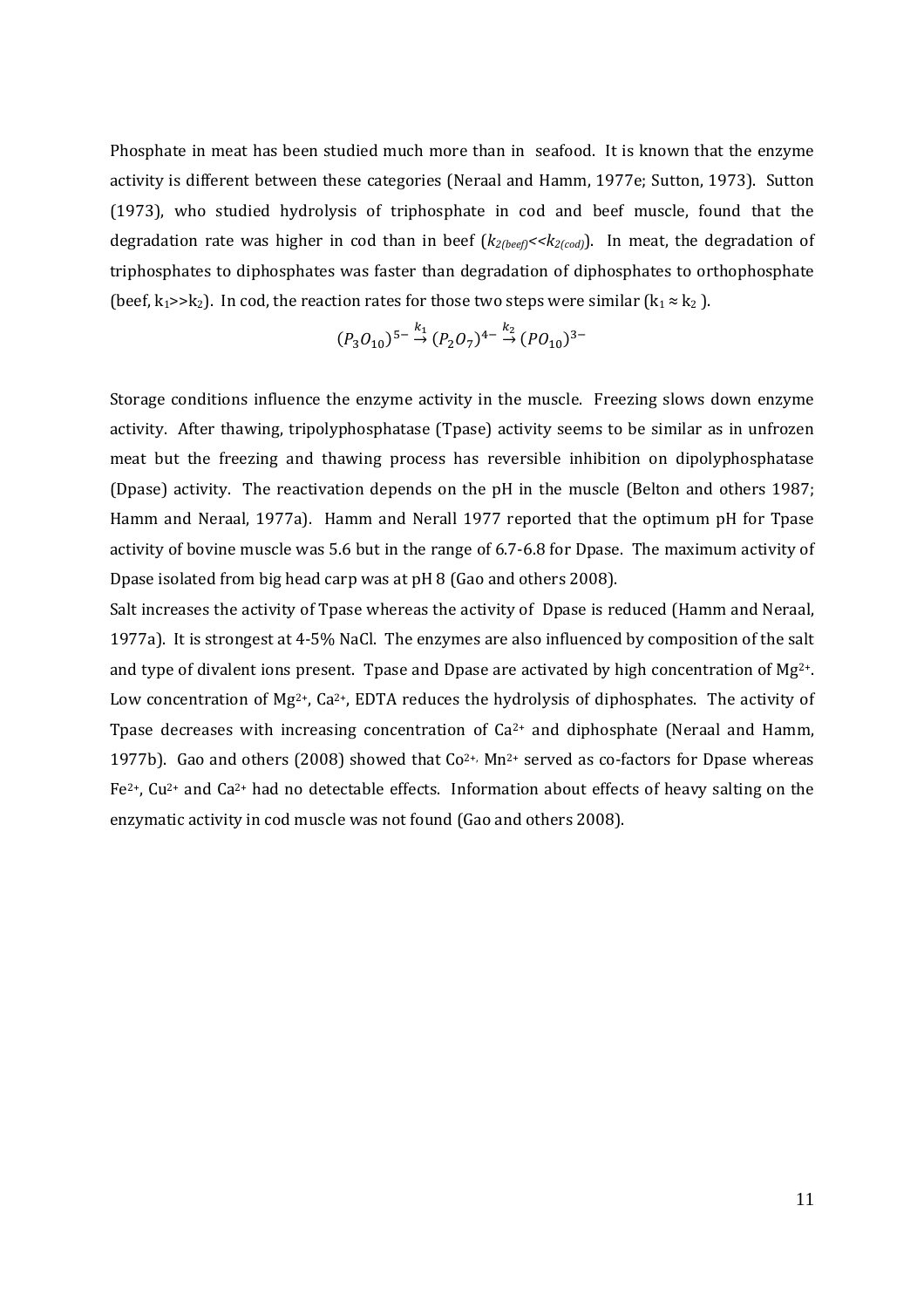## **3 ANALYSIS OF ADDED PHOSPHATES**

#### **3.1 Quantification of phosphorus spectrometry**

Quantification of total phosphate content is usually carried out by spectroscopic analysis. The sampling preparation is based on a decomposition of polyphosphates to orthophosphate in the presence of sulphuric or trichloroacetic acid (as described by (Jastrzebska and others 2008)). The orthophosphates react with ammonium molybdate and ammonium vanadate in nitric acid  $(HNO<sub>3</sub>)$  and a yellow precipitate is formed. The concentration of phosphovanadomolybdate is used to calculate to content of phosphate or phosphorus (Hanson, 1950; Sutton and Ogilvie, 1967).

Modifications of the standard method have led to higher sensitivity and precision, and a wider optimum detection wavelength. An example is a formation of an ionic‐associate of molybdophosphate with malachite green  $(MG)$  in an acidic medium. However, the reaction is slow and the absorbance can continue to increase for many hours. Polyvinyl alcohol can be used to stop the reaction, but that is troublesome (Jastrzębska, 2009).

In the presence of reducing agents, molybdenum yellow is reduced to molybdenum blue complex which shows a stronger light absorption the standard method and the maximum absorption occurs at longer wavelengths (Jastrzębska, 2009). The advantage of the myolybdenum blue procedure is high sensitivity and smaller interferences from coexisting ions. The effects of three different reducing agents of the molybdenum blue method on detection limits and precision and accuracy of the quantification of phosphate have been tested. The reducing agents were ascorbic acid (AA), hydrazine sulphate (HS); hydroquinone and hydrazine sulphate (HHS). The use of HSS proved to be the most accurate procedure for determination of the total phosphorus content in biological materials. The results showed high recoveries, reasonable repeatability and accuracy in comparison with AA and HS (Jastrzębska, 2009).

#### **3.2 Pvalue (Total P2O5/protein)**

The quantification of phosphate alone cannot be used to verify the presence of added phosphates due to naturally occurring orthophosphates and other phosphorus compounds in the muscle. The biological variation in total phosphorus content between individuals is also large (Gibson and Murray, 1973). One way to estimate the quantity of added phosphates is to calculate the difference between the total phosphorus content and the protein bound phosphorus. A known ratio of phosphate to protein (0.0106 g P/g protein) is used to evaluate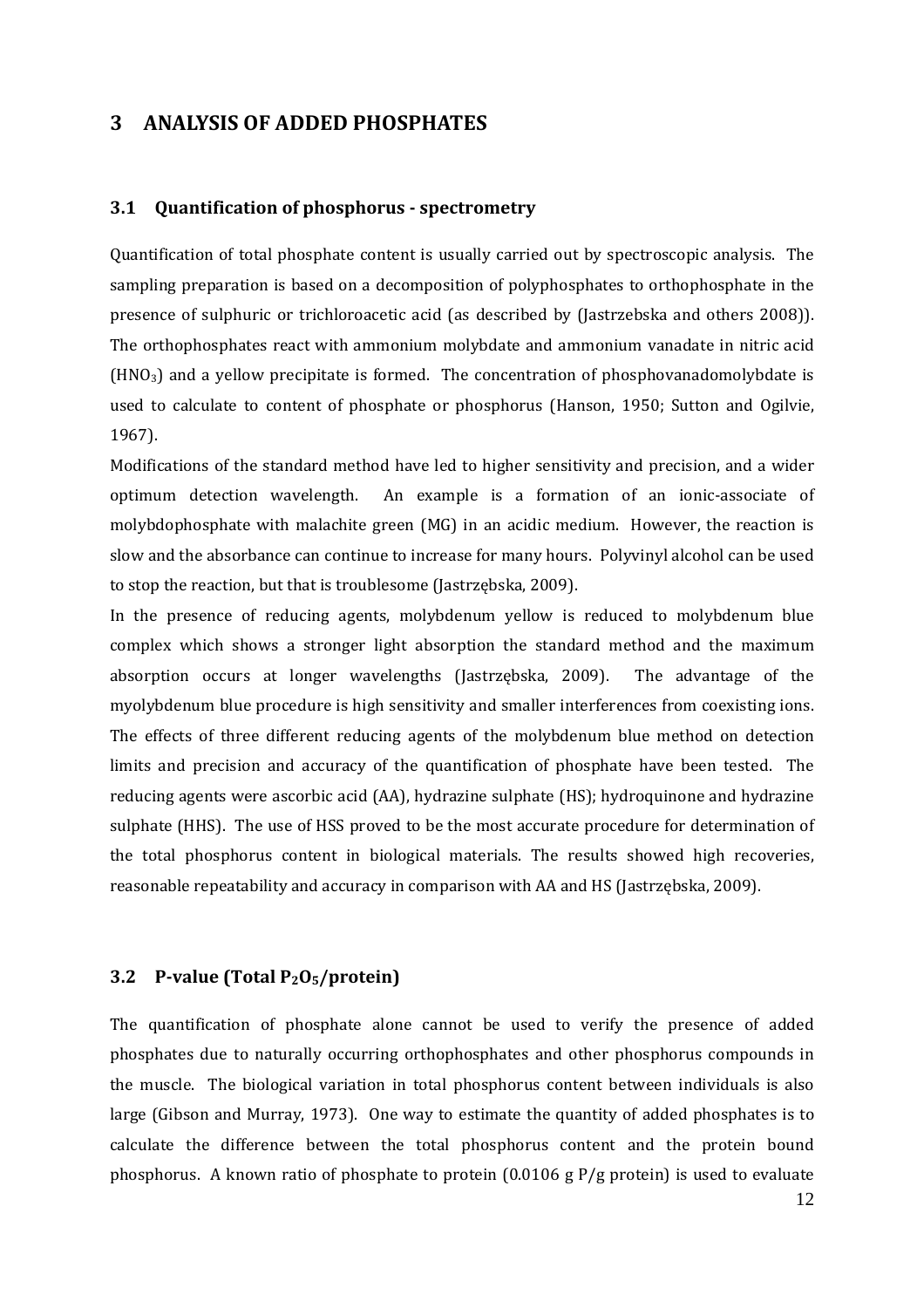protein bound phosphate based on the concentration of nitrogen (Kjeldahl method) in meat products. The ratio of total  $P_2O_5$ /protein is in the range of 21-25 mg/g protein in different meat species. If meat products contain other protein-rich material, for example, milk, egg, plant protein extracts, this will affect the results due to a different ratio of total phosphate/protein in these products than found in meat (Dusek and others 2003). Extraction of nitrogenous or phosphor‐containing compounds may also influence the results obtained (Kruse and Bartelt, 2009b). A simulation of this factor is the ratio of  $P_2O_5$  to salt free dry matter in lean muscle. The fat content of cod is <1% (Murrey and Burt, 1969). Therefore, the salt free dry matter consists mainly of proteins. The purpose of using salt free dry material is to prevent deviations due to increases in salt content during processing.

#### **3.3 Thermodifferentialphotometry (TDF)**

The thermo-differential-photometry (TDF) is used to evaluate the presence and contents of added phosphate in fish products. It is a modified version of the standard method used for analysis of orthophosphates (Kruse and Bartelt, 2009a). The quantification of added phosphates is based on a time difference in orthophosphate content. The differences result from hydrolysis of added di‐, tri‐, and other polyphosphates to orthophosphates ( Figure *7*).



*Figure 7. Thermodifferentialphotometry (TDF) for detection of added phosphates (Kruse and Bartelt, 2009a)*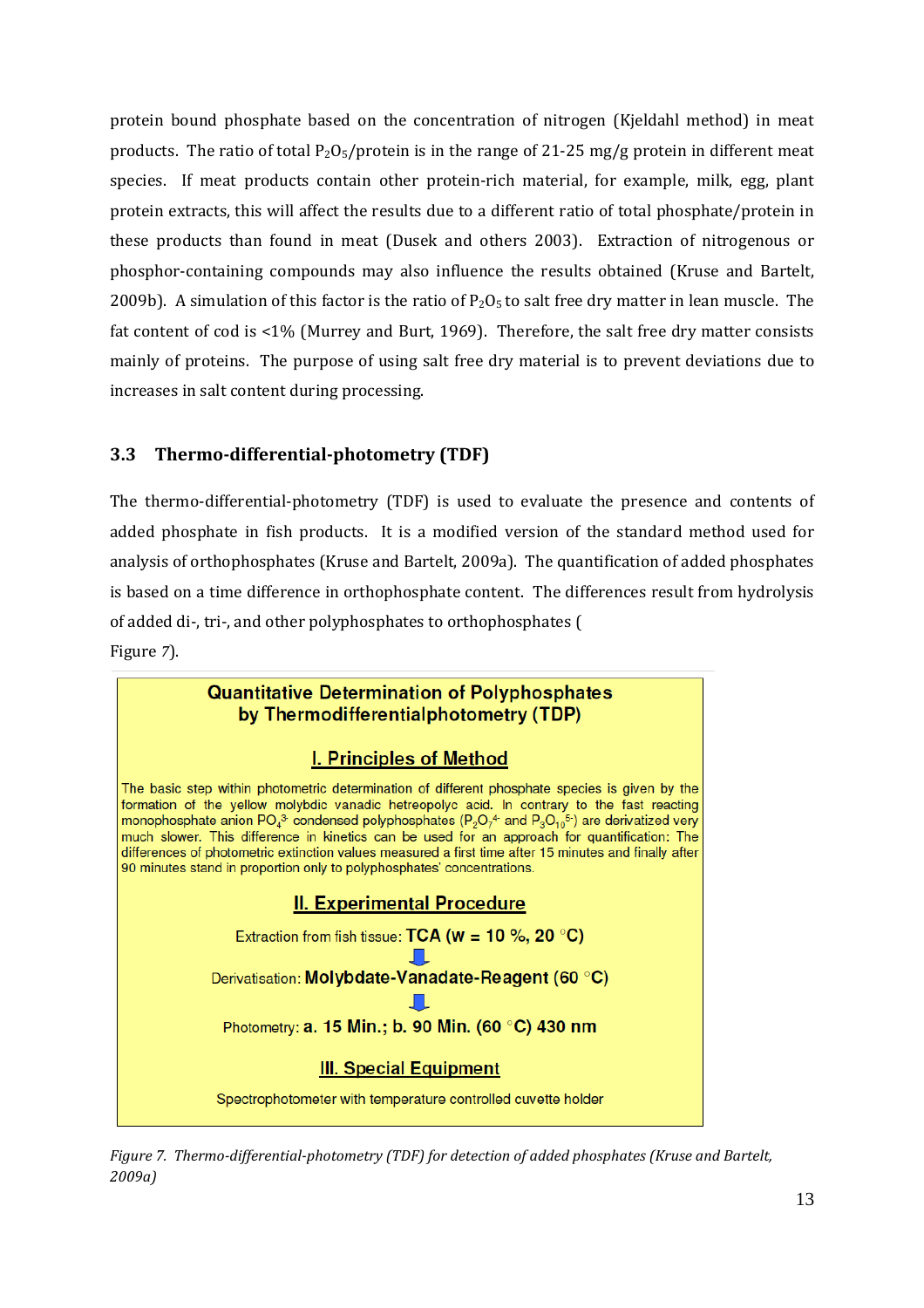The TDF has been tested on different fish products, for example, on heavy salted, rehydrated (pacific) cod. Results obtained have been verified by comparison to results from ion chromatography (coupled with electric conductivity detection (IC‐ECD)). The method has been described as reliable and useful as a routine control method for products of animal origin (Kruse and Bartelt, 2009b).

The drawback is that this method cannot be used to differentiate between di-, tri- or other polyphosphates. Differences in the kinetics of phosphate degradation must also be considered. The kinetics are influenced by muscle species, processing methods, other ingredients and storage conditions (Belton and others 1987; Hamm and Neraal, 1977a; Hamm and Neraal, 1977c; Hamm and Neraal, 1977e; Hamm and Neraal, 1977b; Hamm and Neraal, 1977d; Neraal and Hamm, 1977f; Neraal and Hamm, 1977c; Neraal and Hamm, 1977g; Neraal and Hamm, 1977b; Neraal and Hamm, 1977e; Neraal and Hamm, 1977a; Neraal and Hamm, 1977d; Sutton, 1973).

#### **3.4 Thin layer chromatography (TLC)**

The use of Thin Layer Chromatography (TLC) can be used to detect different types of phosphate (Tenhet and others 1981a; Tenhet and others 1981b). The drawback is that hydrolysis of phosphates during sample preparation and analysis may influence the results obtained. Hydrolysis of one mole of triphosphate leads to a formation of one mole of an orthophosphate and of one mole of pyrophosphate. One mole of pyrophosphate is hydrolyzed to two moles of orthophosphate (as described by (Heitkemper and others ). Hydrolysis of linear polyphosphates occurs at a higher rate in acetic solutions but these compounds are reasonable stable in neutral or alkaline solutions at room temperature (Jastrzebska, 2006).

#### **3.5 High performance thin layer chromatography (HPTLC)**

The High Performance Thin Layer Chromatography (HPTLC) is a sophisticated and automated form of the traditional TLC method. The main difference between these methods is that in HPTLC quantitative analyses are possible with the aid of advanced type of densitometer. Other important differences are particle and pore size of the sorbents (Table 2) (Meyyanathan, 2010).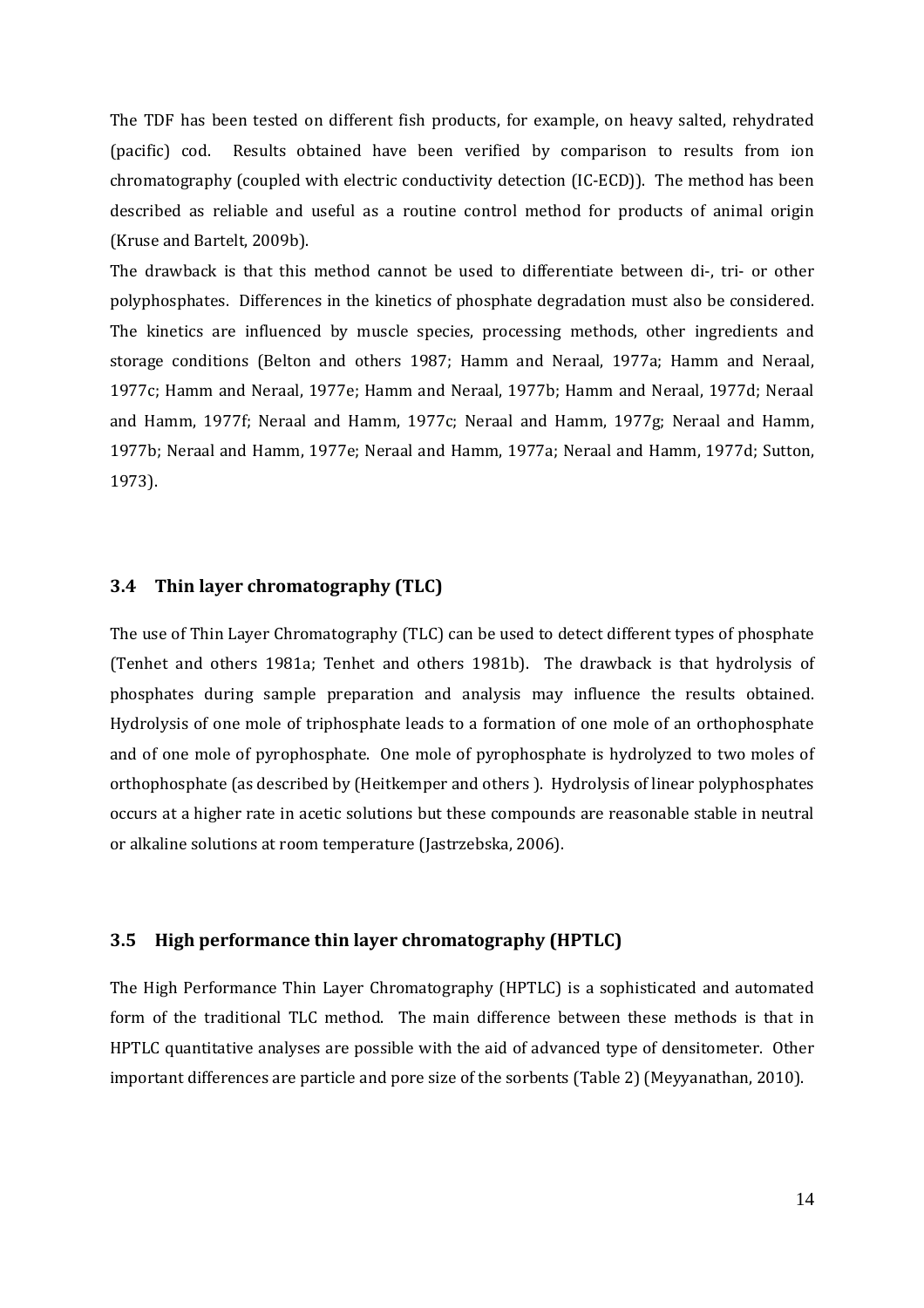|                      | <b>HPTLC</b>                                                                                                                                                   | <b>TLC</b>                             |
|----------------------|----------------------------------------------------------------------------------------------------------------------------------------------------------------|----------------------------------------|
| Layer of Sorbent     | $100 \mu m$                                                                                                                                                    | $250 \mu m$                            |
| Efficiency           | High due to smaller particle size generated                                                                                                                    | Less                                   |
| <i>Separations</i>   | $3 - 5$ cm                                                                                                                                                     | $10 - 15$ cm                           |
| <b>Analysis Time</b> | Shorter migration distance and the analysis time is greatly<br>reduced                                                                                         | Slower                                 |
| Solid support        | Wide choice of stationary phases like silica gel for normal<br>phase and C8, C18 for reversed phase modes                                                      | Silica gel,<br>Alumina &<br>Kiesulguhr |
| Development chamber  | New type that require less amount of mobile phase                                                                                                              | More amount                            |
| Sample spotting      | Auto sampler                                                                                                                                                   | Manual spotting                        |
| Scanning             | Use of UV/ Visible/ Fluorescence scanner scans the entire<br>chromatogram qualitatively and quantitatively. The<br>scanner is an advanced type of densitometer | Not possible                           |

**Table 2. Difference of HPTLC and TLC (Meyyanathan, 2010)**

#### **3.6 Chromatographic methods**

Chromatographic methods have lower detection limits than TLC that can be used to detect and quantify small fractions of added phosphate food products (Kaufmann and others 2005). Several methods have been tested that involve separation and determination of different phosphates, i.e. di‐, tri‐ and higher polyphosphates. For example, ion chromatography, high‐ pressure liquid chromatography (HPLC), modified end group titration method and ion chromatography and capillary electrophoresis (Baluyot and G. Hartford, 1996; Cui and others 2000; Sekiguchi and others 2000). These methods are often too complex to apply in standard laboratory conditions for routine control of food samples (Jastrzebska, 2006). However, capillary isotachophoresis (CITP) is promising. It is one mode of capillary electrophoresis requiring minimal sample pre-treatment and short time of separation. Different phosphate species can be detected with good precision and accuracy. Furthermore, it has been described as a method that can be used for quality control and assurance laboratories (Jastrzebska and others 2008).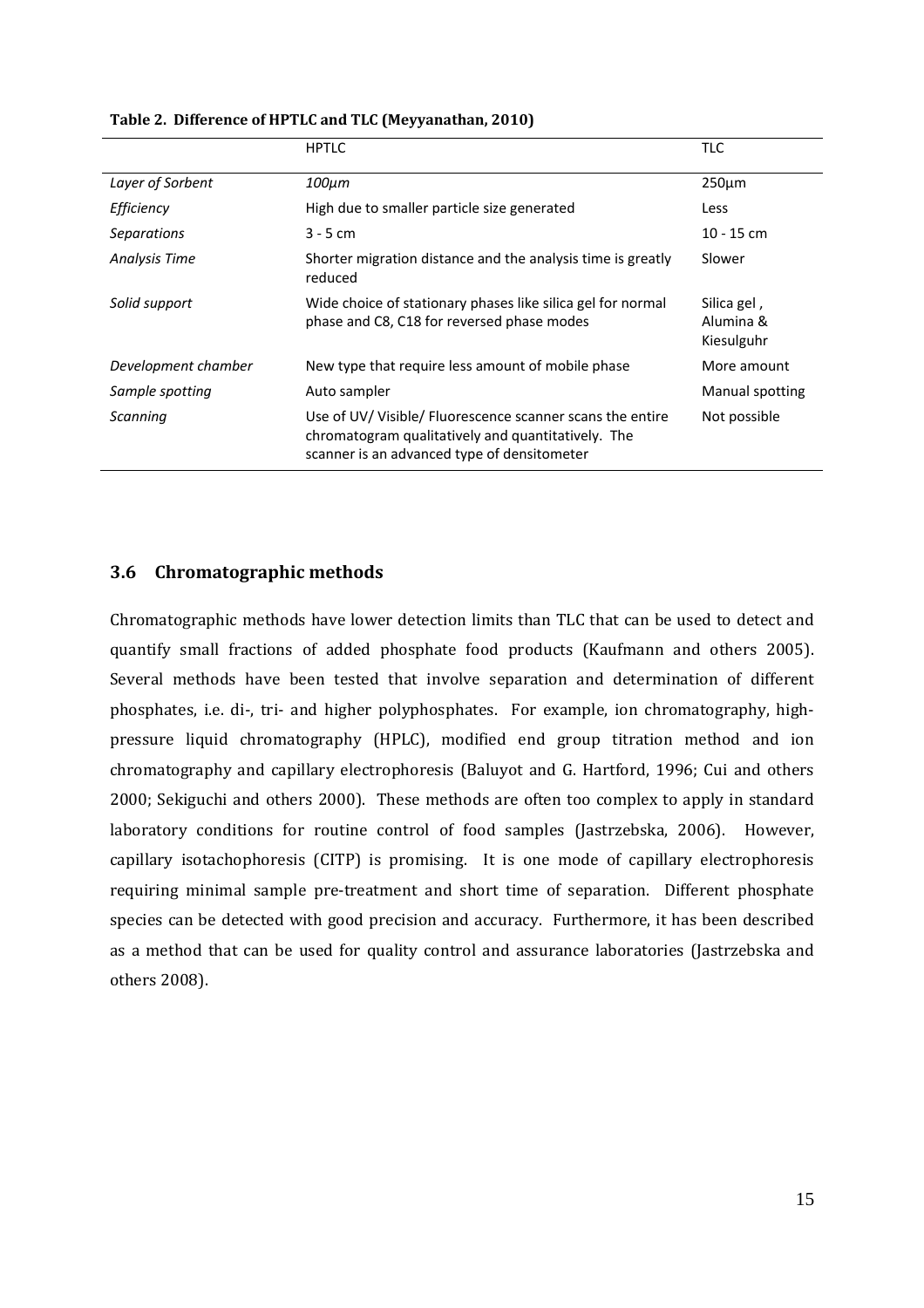# **4 PHOSPHATE CONTENT IN SALTED COD PRODUCTS**

Handling and storage methods influence the phosphate content in fresh fish. Naturally occurring phosphate is partly extracted as liquid drains from the muscle, for example, during thawing (Schröder, 2010). Further changes in phosphate content during salting and rehydration depend on the procedures applied.

It is obvious that both naturally occurring orthophosphates and added phosphates diffuse from the muscle during the process. Previous findings indicate that the orthophosphates present in the raw muscle are partly lost already during the brine salting step (Schröder, 2010; Thorarinsdottir and others 2001). During dry salting, phosphate content decreases as muscle liquid is extracted and squeezed out of the muscle due to concentrations gradients and shrinkage of muscle cells (Þórarinsdóttir, 2010).

During rehydration, the content of both naturally occurring and added phosphates is largely reduced in comparison to the phosphate content in fresh muscle. The main transfer mechanism is diffusion, driven by concentration gradients between the muscle and the water used for soaking. However, added polyphosphates have been found after rehydration of injected salted cod products (Figure 8) (Kruse and Bartelt, 2009a; Kruse and others 2009), in spite of the reduction in total phosphate content and assumed hydrolysis of di- and triphosphates to orthophosphates.



Figure 8. Detection of polyphosphate species (after rehydration) in samples of wet salted cod by TLC (Kruse *and others 2009).*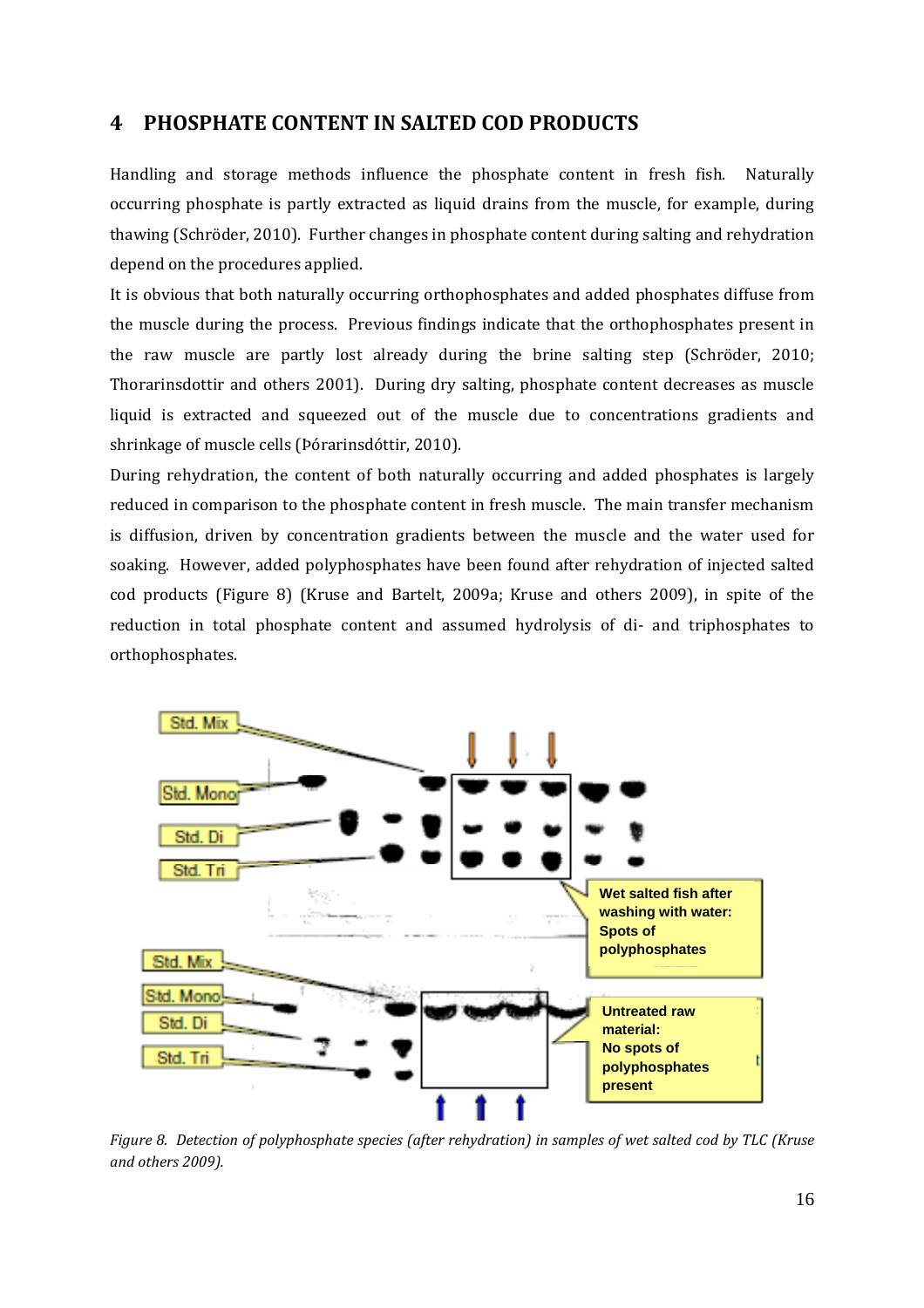Added phosphates have not been found in brined fillets but only a limited number of analysis has been carried out. Differences in total content of phosphates (P) between P-treated and untreated fillets after rehydration vary with pre-salting methods. They are minor when phosphates are added through brining only, but 2‐3 fold when phosphates have been added by injection. In brining, concentration gradients within the muscle and between the product and the brine are determinant for the phosphate uptake. Injection spreads the phosphate relatively homogeneously through the muscle and eliminates the effects of muscle thickness and presence of skin on phosphate uptake. In addition, injection leads to stronger swelling of the myofibrils (Þórarinsdóttir, 2010) and that may also reduce the outward diffusion of naturally occurring orthophosphates, i.e. leading to higher total contents of phosphates. During dry salting and rehydration, phosphates may be more easily extracted from the muscle in brined products since a larger portion is located in surface layer of the muscle in comparison to injected fillets.

More details from different studies are given in the following sub-chapters, where phosphates were added to raw cod fillets in the pre-salting step, by injection or brining.

#### **4.1 Presalting –phosphates added by brining**

During brining, phosphates are absorbed but during dry-salting, they are extracted to some extent, in a counter-current direction to diffusion of the salt ions (Table 3). After rehydration, similar average phosphate contents were obtained for phosphate added and untreated fillets. However, the phosphate content in phosphate treated fillets varied between different parts of the muscle, being lower  $(1.2 \text{ mg } P_2O_5/g)$  in thinner parts (tails) compared with thicker parts (loins) of the fillets containing 1.7 mg  $P_2O_5/g$  (data not shown). Differences in phosphate content are also influenced by rehydration methods and factors like duration and ratio of water to fish.

Unpublished studies on Pacific cod and Atlantic cod show similar levels of phosphates in salted stage as in previous findings. Di‐ and triphosphates are present, but only orthophosphates were detected in rehydrated or cooked fillets. The phosphate content was higher in the cooked than rehydrated stage, due to cooking loss and total weight reduction.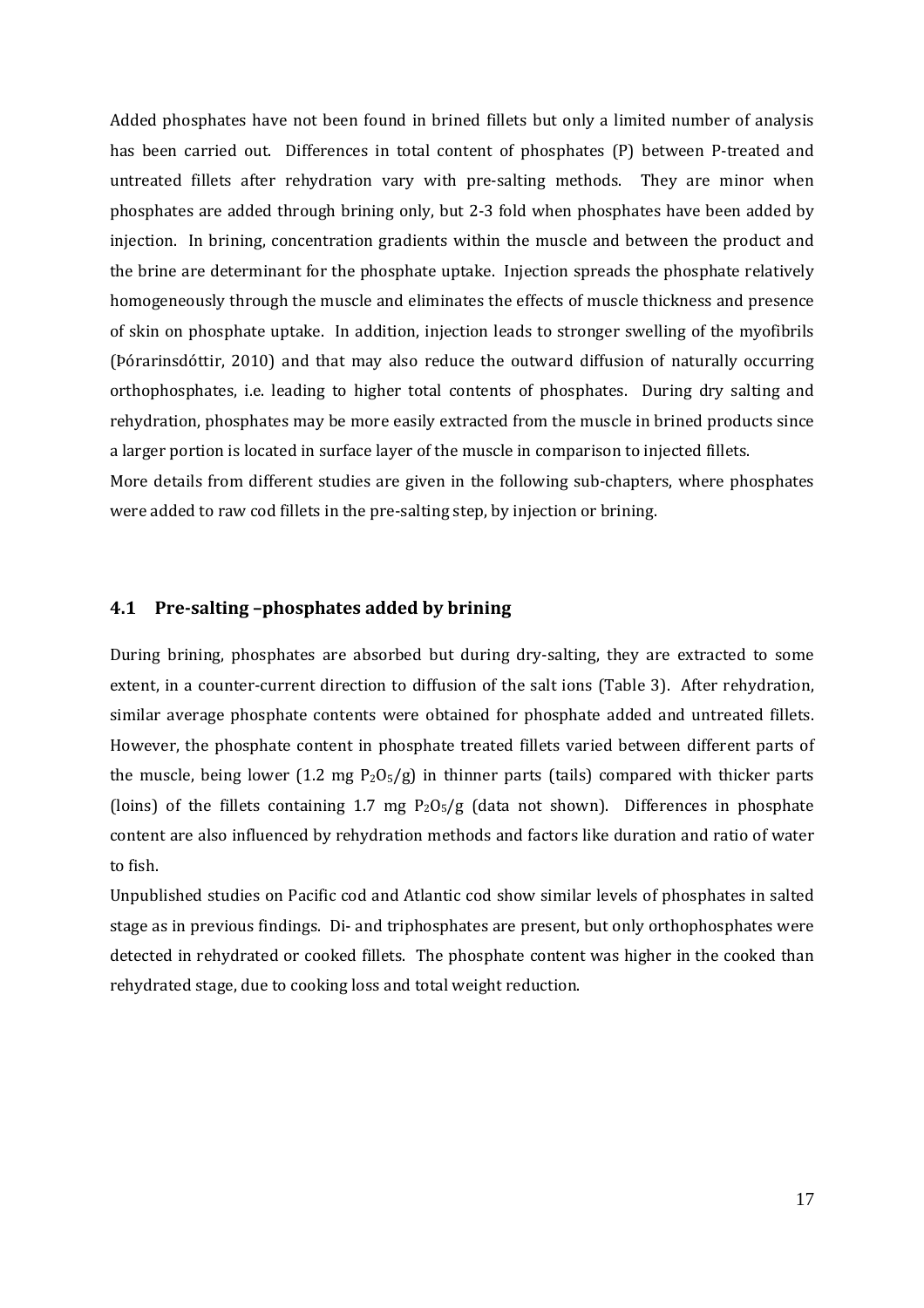|                            | Group   | Raw material |     |     | <b>Brined</b>     |       | Salted (14d) and |              |       |     | Rehydrated |       |     |
|----------------------------|---------|--------------|-----|-----|-------------------|-------|------------------|--------------|-------|-----|------------|-------|-----|
|                            |         |              |     |     | $(17.5\%S, 2\%P)$ |       |                  | stored (21d) |       |     |            |       |     |
| $mg P_2O_5/g$ <sup>*</sup> | PP-test |              |     |     | 6.0               | $\pm$ | 1.0              | 4.2          | $\pm$ | 0.4 | 1.0        | 土     | 0.3 |
|                            | Control | 4.4          | $+$ | 0.4 | 3.3               | $\pm$ | 0.9              | 3.4          | $+$   | 0.5 | 1.0        | $\pm$ | 0.2 |
| Water $(\%)$               | PP-test |              |     |     | 74.3              | $\pm$ | 0.7              | 56.1         | $\pm$ | 0.3 | 83.3       | $\pm$ | 0.6 |
|                            | Control | 81.8         | $+$ | 0.4 | 75.9              | $\pm$ | 3.3              | 56.6         | $+$   | 0.4 | 84.1       | $+$   | 0.7 |
| Salt $(%)$                 | PP-test |              |     |     | 8.1               | $\pm$ | 0.6              | 21.0         | $+$   | 0.4 | 0.8        | 土     | 0.0 |
|                            | Control | 0.4          | $+$ | 0.0 | 7.2               | $\pm$ | 3.9              | 20.3         | $+$   | 0.1 | 0.8        | Ŧ.    | 0.0 |
| Dry matter                 | PP-test |              |     |     | 17.6              |       |                  | 22.9         |       |     | 15.9       |       |     |
| $(%)^{**}$                 | Control | 17.8         |     |     | 16.9              |       |                  | 23.1         |       |     | 15.1       |       |     |
| $P_2O_5/DM$                | PP-test |              |     |     | 34.0              |       |                  | 18.2         |       |     | 6.4        |       |     |
| $(mg/g)$ ***               | Control | 24.8         |     |     | 19.7              |       |                  | 14.7         |       |     | 6.6        |       |     |

**Table 3. Chemical content of cod (***Gadus morhua***) fillets (n=3) with (PP) and without added phosphates (Control) at different stages of salt fish production (Thorarinsdottir and others 2001).**

PP: Brifisol B512 (BK Giulini Chemie, Germany) a blend of sodium polyphosphates with different chain lengths, pH 9,0. \* Phosphorus was estimated colorimetrically as phosphovanadomolybdate by the spectrometric method (vanadum phosphomolybdate) which is based on the reaction of orthophosphate in an acidic solution with ammonium molybdate and ammonium vanadate in nitric acid.

\*\* salt free dry-matter

\*\*\*Ratio of phosphates to salt-free dry matter (P/DM) were calculated from the published results.

#### **4.2 Presalting – phosphates added by injection, following step: brining**

Injection leads to higher increases in phosphate content than brining since thickness and diffusion time are not limiting factors like in brining. When comparing the results presented in Table 4 and Figure 9 to previous findings (Table 3), it should be kept in mind that different phosphate (P) blends and concentrations were used. The results show that phosphates diffuse out of the injected muscle during brining, both in P-treated and untreated fillets. The phosphates lost from P‐treated fillets, may have originated from the fresh fish as well as from phosphates added by injection.

After brining, the ratio of phosphate to salt‐free dry matter was 39 mg/g in injected and brined fillets (Table 4) in comparison to 34 mg/g in fillets that were only brined in phosphate containing brine (Table 3). The main difference between these treatments was that the reduction during dry salting and rehydration was less than in injected fillets. That was probably due to more even distribution of brine through the muscle after injection in comparison to brining. In brined fillets, relatively higher ratios were expected to be located in surface layer of fillets in comparison to inner parts. Therefore, the phosphates would be more easily extracted from the muscle.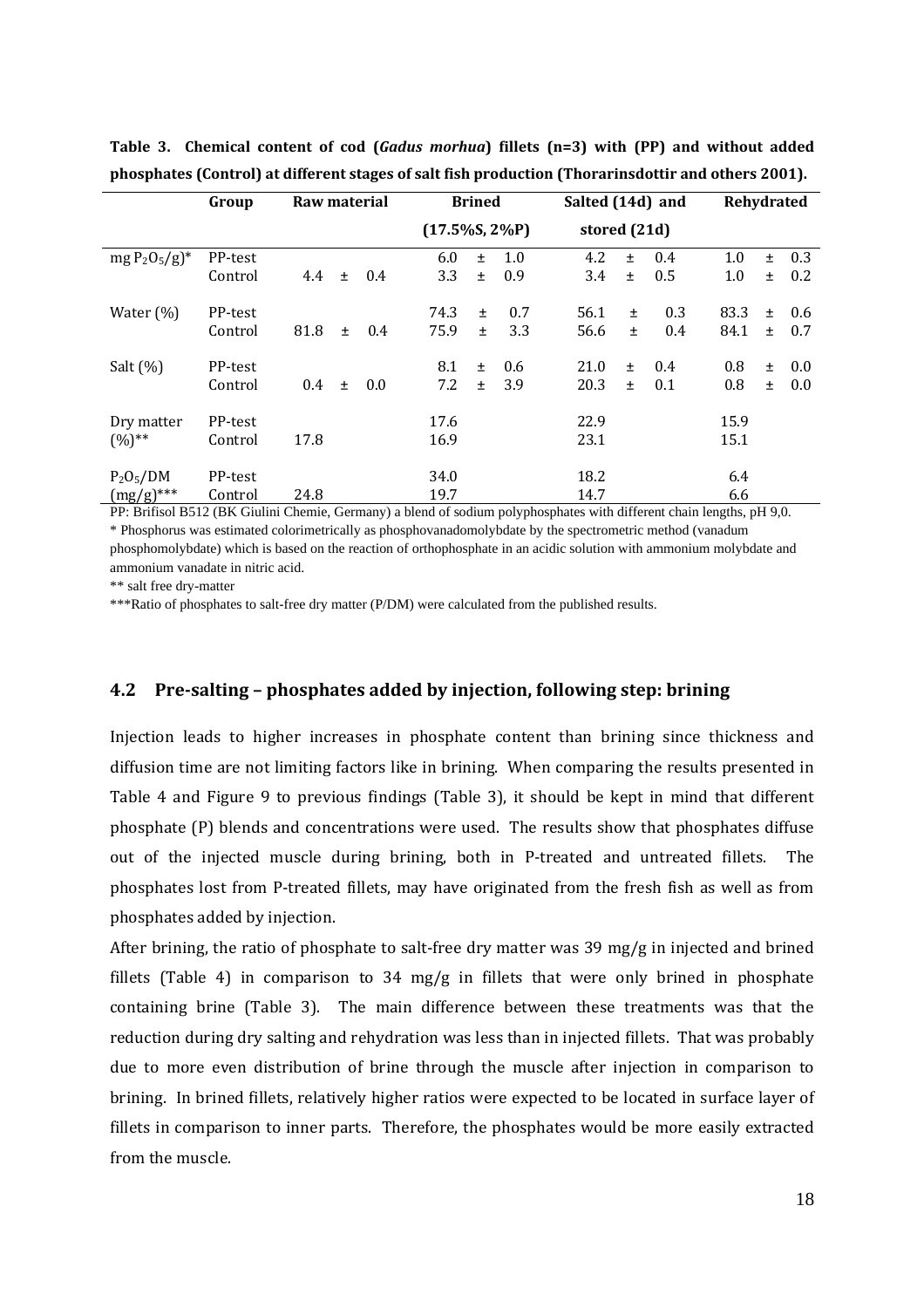| <b>Variable</b><br>analysed | Group                     | Frozen<br>fish | <b>Thawed</b><br>fish | Injected<br>(24%S, | <b>Brined</b><br>(20%S) | Dry salted<br>(15d) | Rehydrated<br>"I" |
|-----------------------------|---------------------------|----------------|-----------------------|--------------------|-------------------------|---------------------|-------------------|
|                             |                           |                |                       | $4\%P$             |                         |                     | (48h)             |
| Water $(\%)$                | S                         | 81.6           | 80.3                  | 80.1               | 75.9                    | 58.1                | 84.1              |
|                             | $S+P$                     |                |                       | 78.7               | 74.6                    | 58.9                | 84.7              |
|                             |                           |                |                       |                    |                         |                     |                   |
| Salt $(\% )$                | S                         | 0.3            | 0.3                   | 5.9                | 5.8                     | 22.1                | 1.0               |
|                             | $S+P$                     |                |                       | 6.1                | 11.5                    | 21.6                | 1.0               |
|                             |                           |                |                       |                    |                         |                     |                   |
| Dry matter                  | S                         | 18.1           | 19.4                  | 14.0               | 18.3                    | 19.8                | 14.9              |
| $(%)^*$                     | $S+P$                     |                |                       | 15.2               | 13.9                    | 19.5                | 14.3              |
|                             |                           |                |                       |                    |                         |                     |                   |
| $P_2O_5/DM$                 | $\boldsymbol{\mathsf{S}}$ | 24.0           | 18.4                  | 19.2               | 9.3                     | 7.8                 | 4.7               |
| $(mg/g)$ **                 | $S+P$                     |                |                       | 53.2               | 39.1                    | 31.5                | 20.4              |

**Table 4. Chemical characteristics of Pacific cod (***Gadus macrocephalus***) fillets at different stages of salting and desalting process (fish to water: 1:10; time 48h, 3 x water changes) (Schröder, 2010).**

\*Phosphorus was estimated colorimetrically as phosphovanadomolybdate by the spectrometric method (vanadum phosphomolybdate) which is based on the reaction of orthophosphate in an acidic solution with ammonium molybdate and ammonium vanadate in nitric acid.

\* salt free dry-matter

.

\*\*Ratio of phosphates to saltfree dry matter (P/DM) were calculated from the published results.



Figure 9. Phosphate content in Pacific cod (Gadus macrocephalus) fillets at different stages during salt fish *production (S=salt, P=added phosphate). Different soaking methods were used for rehydration of the fillets (I:* fish to water 1:1, 48h, 3 x water changes; II: fish to water 1:15, 72h, water change after 24h; III: fish to water *1:5, 80h, water change after 30h) (Schröder, 2010).*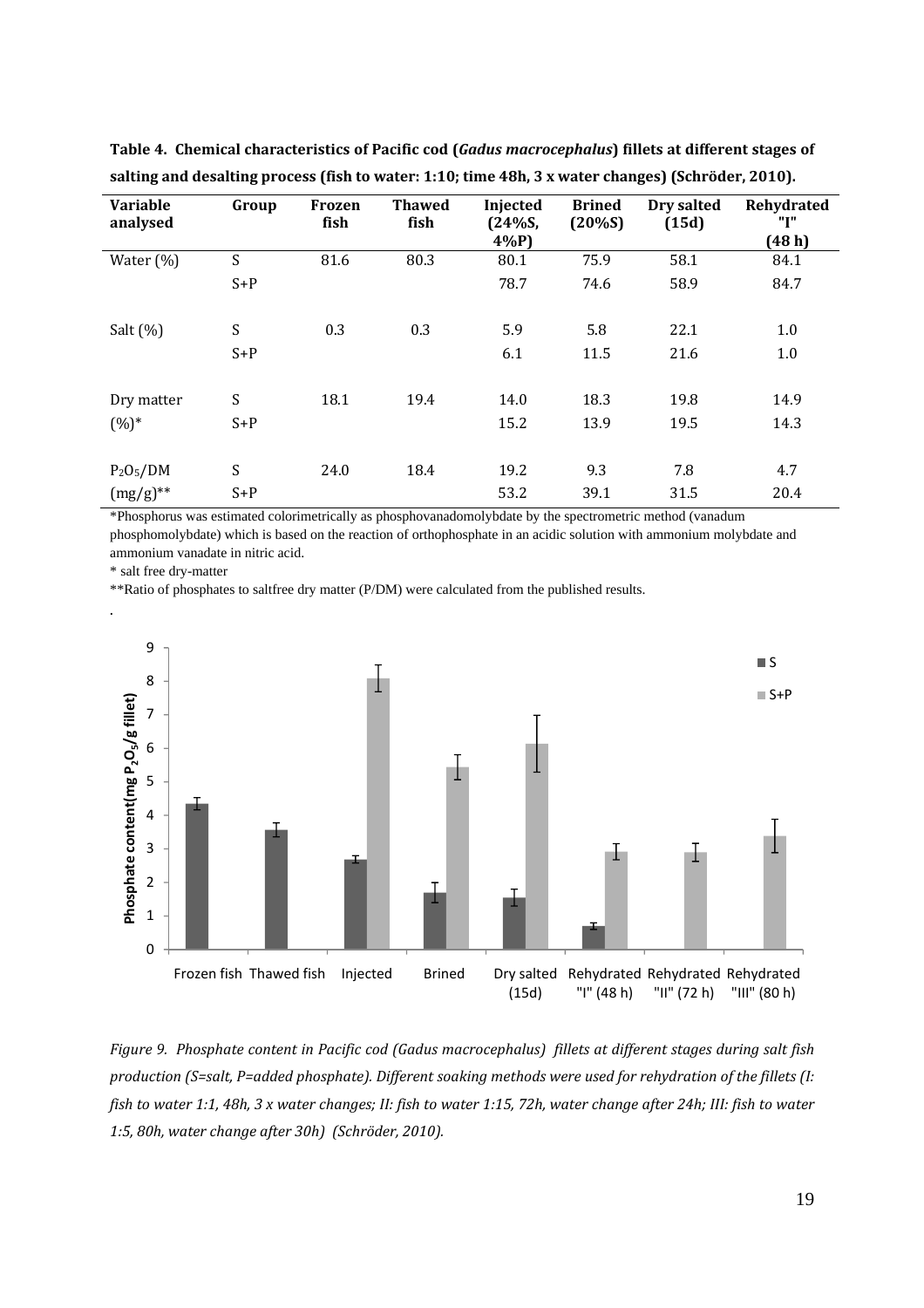Kruse and Bartlet (2009) published results of a study on phosphate species in Pacific cod fillets. After thawing, the fillets were injected with brine consisting of homogenised fish mince (optional), salt and triphosphate. After injection, fillets were immersed in brine containing no phosphate. Dry salted fillets were rehydrated by different procedures, varying fish to water ratio and water changes (Table 5). Thermo-differential-photometry confirmed the presence of added phosphates in the rehydrated fillets, showing that they were not fully hydrolysed or extracted during the process.

**Table 5. Speciation analysis\* of phosphates in rehydrated Pacific cod fillets (n=5) (Kruse and Bartelt, 2009a)**

| Duration of rehydration (h)     | 50              | 65              | 80              |
|---------------------------------|-----------------|-----------------|-----------------|
| Fish to water ratio             | 1:10            | 1:15            | 1:10            |
| Water changes                   | 3               | 2               | 2               |
| Acid**-soluble phosphate        | $2.55 \pm 0.22$ | $2.70 \pm 0.41$ | $2.67 \pm 0.63$ |
| $(mg P_2O_5/g)$                 |                 |                 |                 |
| Mono-phosphate (mg $P_2O_5/g$ ) | $1.39 \pm 0.29$ | $1.44 \pm 0.28$ | $1.29 \pm 0.15$ |
| Poly-phosphate (mg $P_2O_5/g$ ) | $1.16 \pm 0.16$ | $1.26 \pm 0.21$ | $1.38 \pm 0.18$ |

\*Thermo‐differential‐photometry, \*\*Trichloroacetic acid (TCA) (Kruse and Bartelt, 2009a)

#### **4.3 Presalting – phosphates added by injection, following step: dry salting**

In Denmark, study on the phosphate content in Pacific and Atlantic cod fillets after salting, rehydration and cooking has been carried out (Table 6 and Table 7). The fillets were pre‐salted with injection alone, which was followed by dry salting. The average weight gain by injection was in the range of 18-20%. A rough estimation of % added phosphates in the products after injection based on the equation below is 5.8%. However, the actual value is lower, as discussed in chapter 2.3 Calculation of phosphate uptake.

% added phosphate in product = 
$$
\frac{\% \text{ in brine}}{100 + \% \text{ weight gain}} * \frac{\% \text{ weight gain}}{100 + \frac{1}{20}} = \frac{3.5}{120} * 20
$$

The estimated content of added orthophosphates was 2.9 mg  $P_2O_5/g$  of the injected fillets, assuming that the conversion factor was 0.5 (Table 1. A list of different phosphate types and factors for conversion to P2O5 (Icelandic Food and Veterinary Authority) That would mean that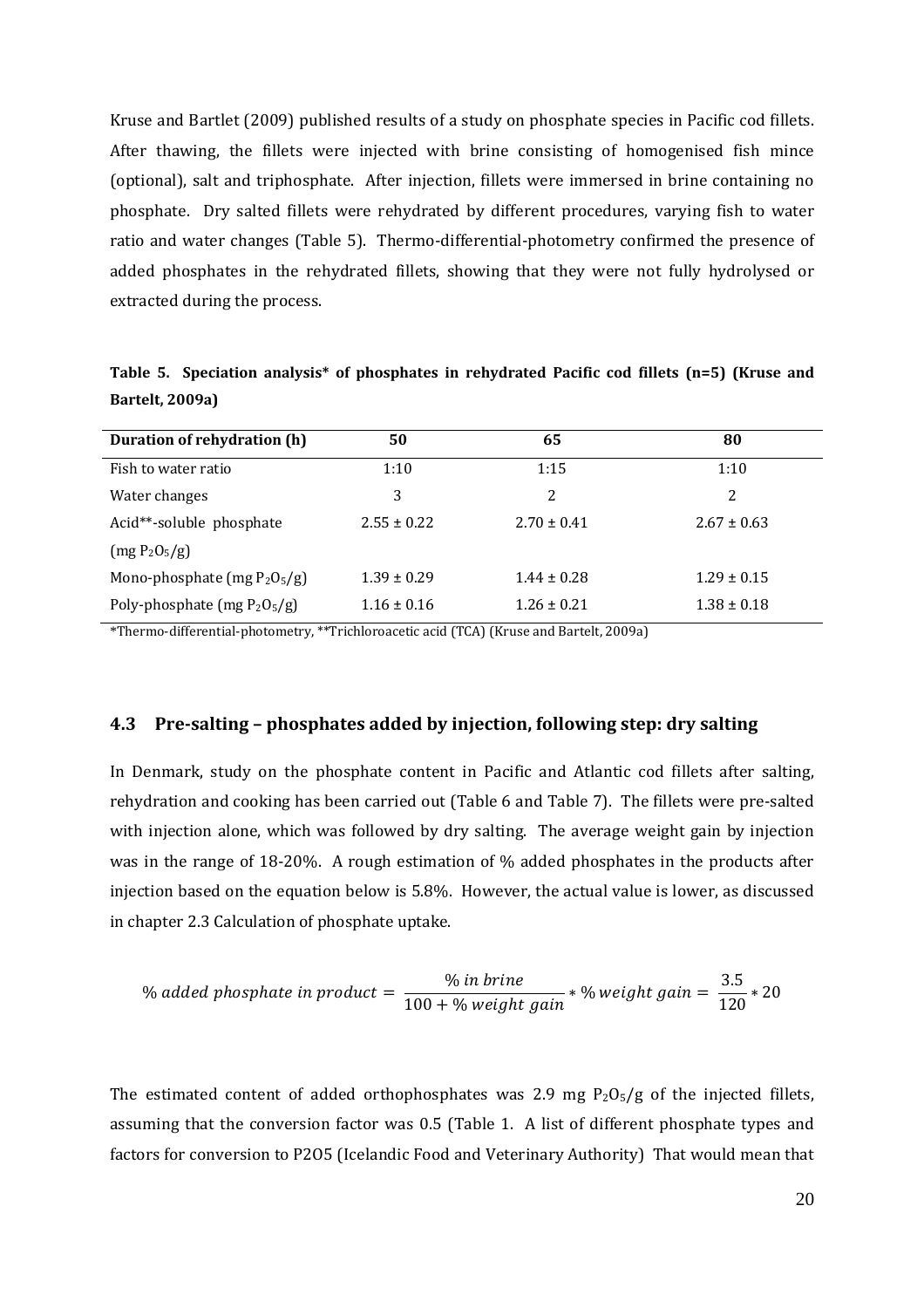the total content of orthophosphates was 5.2 mg  $P_2O_5/g$ , if the content of naturally occurring phosphates had remained unchanged during pre‐salting. Further estimations are based on the results from chemical analysis of salted cod and the assumption that the water and salt content in the fresh muscle was 82% and 0.3% respectively:

- the raw fillets  $\sim$  15 mg P<sub>2</sub>O<sub>5</sub>/g salt free dry material (estimated content)
- the injected fillets  $\sim$ 34 mg P<sub>2</sub>O<sub>5</sub>/g salt free dry material (estimated content)
- the salted fillets  $\sim$  21 mg P<sub>2</sub>O<sub>5</sub>/g salt free dry material (estimated content)
- the rehydrated  $\sim$ 10-12 mg P<sub>2</sub>O<sub>5</sub>/g salt free dry material (estimated content)

It should be kept in mind that these are only rough estimations, base on the information presented in Table 6. The salt content indicates that the rehydration and/or water changes may have been extreme since salt content was <0.5% but is often in the range of 1 to 2% in rehydration. Therefore, the phosphate may have been more extensive washed out, leading to lower phosphate content in the rehydrated products than in other studies on injected and brined fillets (Table 4). Another explanation, may be related to differences in salting procedures, i.e. the injection was followed directly followed by dry salting but not brining. A strong concentrations gradient was probably formed, leading to strong extraction of water/brine from the muscle and losses of phosphates soluble in the liquid phase of the muscle.

| Table 6. Chemical analysis of raw Pacific cod fillets and after salting, soaking (fish to water: 1:3; 48       |  |  |  |  |  |
|----------------------------------------------------------------------------------------------------------------|--|--|--|--|--|
| hours: water changes every 12 hours) and cooking (in plastic bag soaked in water bath at $80^{\circ}$ C for 20 |  |  |  |  |  |
| min). Salting was carried out by injection (brine: 3.5% phosphate and 17.5% salt) and dry salting.             |  |  |  |  |  |

| Variable measured                          | Gadus<br>macrocephalus<br>Raw | Gadus<br>macrocephalus<br>Salted | Gadus<br>macrocephalus<br>Soaked | Gadus<br>macrocephalus<br>Cooked |
|--------------------------------------------|-------------------------------|----------------------------------|----------------------------------|----------------------------------|
| Humidity (gravity)                         |                               | 58                               |                                  |                                  |
| NaCl (%) Volhard                           | < 0.5                         | 21.3                             | < 0.5                            | 2.1                              |
| HPTLC (mg/g)                               | 1)                            | 1)                               | 1)                               | 1)                               |
| $P_2O_5 -$<br>Orthophosphate <sup>2)</sup> | 2.7                           | 4.3                              | 1.2                              | 1.8                              |
| $P_2O_5$ - Diphosphate                     | $0,9$                         | 1.7                              | < 0.8                            | < 0.8                            |
| $P_2O_5$ - Triphosphate                    | < 1.1                         | 2.6                              | < 0.8                            | < 0.8                            |

1) Presence of diphosphate, triphosphate in minor amounts to the quantification limits are detected (HPTLC = High Perfomance Thin Layer Chromatography). 2) Total phosphate content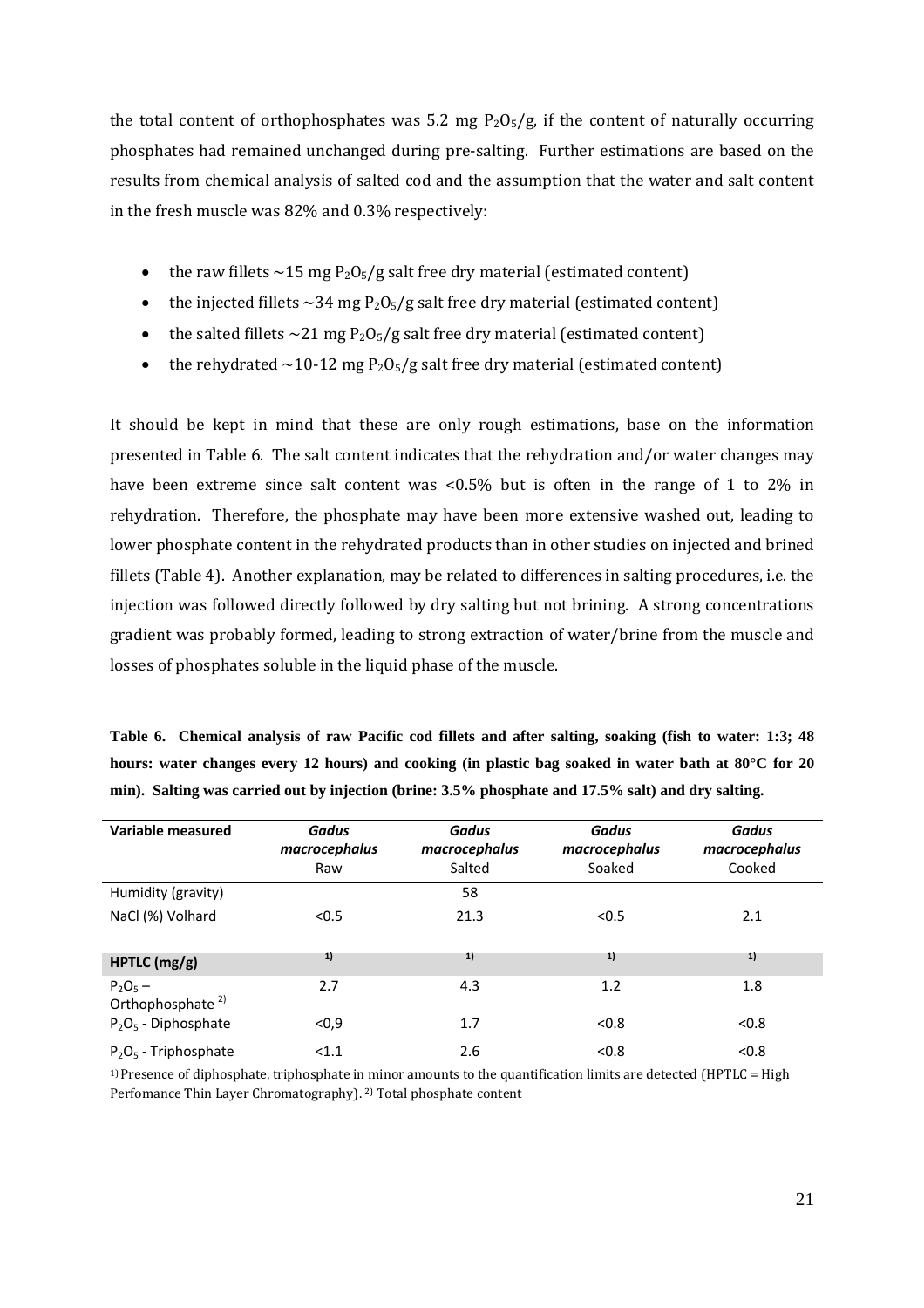The results for phosphate content in Pacific and Atlantic cod fillets were similar during salting, rehydration and cooking. These results show that the content of di- and triphosphates were below the detection limits of the analysing method used (HPTLC), both after rehydration and cooking. The increases in phosphate content in cooked samples compared to rehydrated samples, indicated that the phosphates were only partly extracted by the liquid diffusing from the muscle during cooking. The effects of cooking must, though be influenced by the cooking method, for example, baked or cooked in water.

**Table 7. Chemical analysis of Atlantic cod fillets after salting, soaking (fish to water: 1:3; 48 hours: water changes every 12 hours) and cooking (in plastic bag soaked in water bath at 80°C for 20 min). Salting was carried out by injection (brine: 3.5% phosphate and 17.5% salt) and dry salting.** 

| Variable measured                       | Gadus morhua | Gadus morhua | Gadus morhua |
|-----------------------------------------|--------------|--------------|--------------|
|                                         | Salted       | Soaked       | Cooked       |
| Humidity (gravity)                      | 59.0         |              |              |
| NaCl (%) Volhard                        | 20.2         | 1.1          | 1.9          |
|                                         |              |              |              |
| HPTLC (mg/g)                            | 1)           | 1)           | 1)           |
| $P_2O_5$ – Orthophosphate <sup>2)</sup> | 4.0          | 1.4          | 1.7          |
| $P_2O_5$ - Diphosphate                  | 1.1          | < 0.8        | < 0.8        |
| $P_2O_5$ - Triphosphate                 | 2.1          | < 0.8        | < 0.8        |

Presence of diphosphate, triphosphate in minor amounts to the quantification limits are detected (HPTLC = High Perfomance Thin Layer Chromatography). 2) Total phosphate content

#### **4.4 Presalting – phosphates added by both injection and brining**

In table 8, further values for phosphate content in cod fillets at different stages in the process can be found. The fish was processed by the same producer in Denmark as the supplied the samples for the analysis presented in table 6 and 7. However, the salting procedures were different, phosphates were added to the fish by both injection and brining. The range of phosphate content in salted fillets was relatively high (3.0-7.5 mg/g), i.e. 2-5 times higher than in fish produced without phosphate addition. The large range in phosphate content may be related to variation in the volume of brine injected to the fillets, i.e. increases in green weight and possible to condition of the raw material. Higher uptake of phosphates during pre-salting are presumed to have led to higher contents at later stages of the process, wet salted, rehydrated and cooked. Addition by both injection brining, probably increased the phosphate content compared to only injection. The phosphates may also have been better retained in the muscle when brining was carried out between injection and dry-salting, in comparison to direct dry salting of the fish after injection.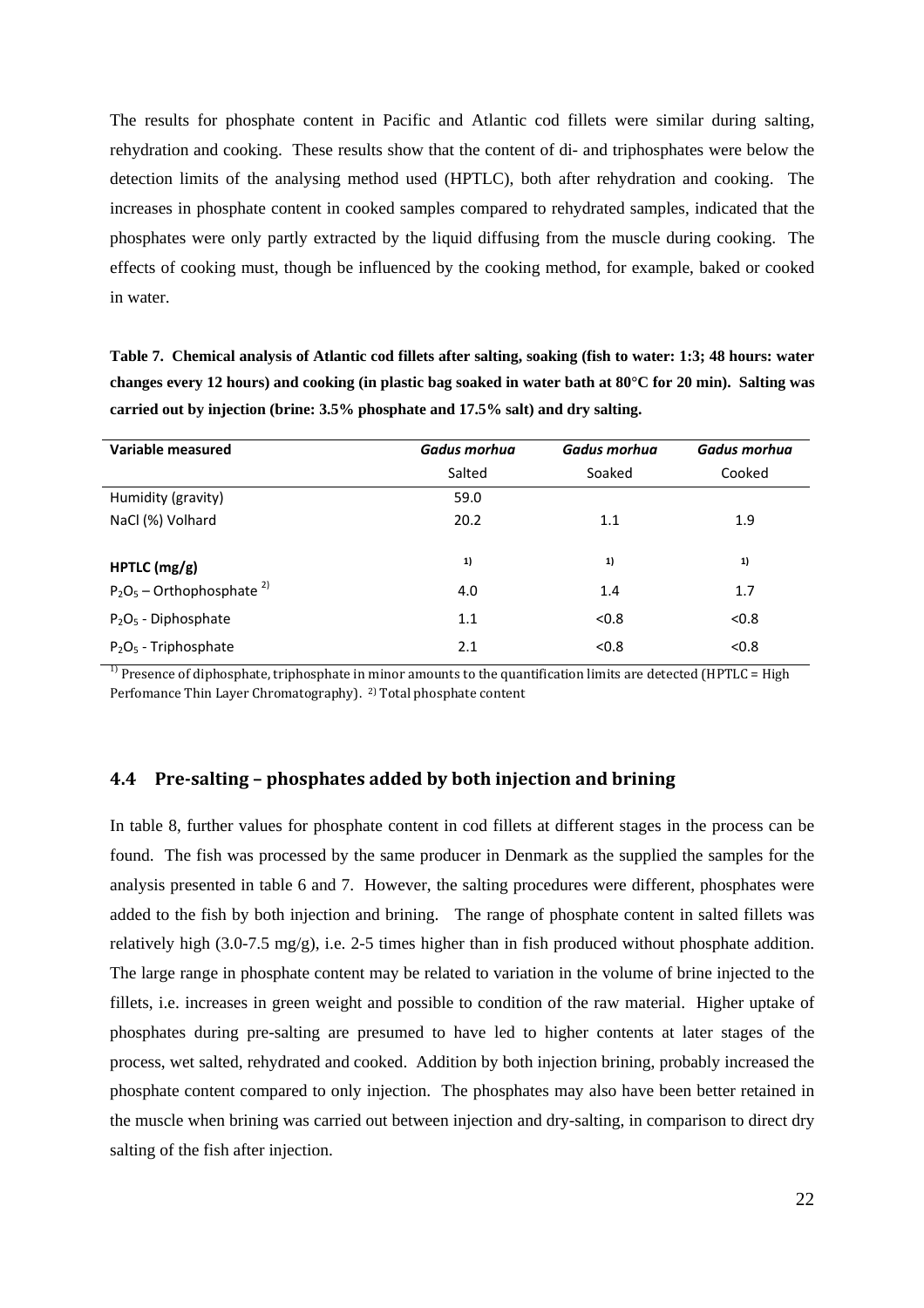Table 8. Phosphate content (mg P<sub>2</sub>O<sub>5</sub>/g) of raw cod fillets after salting, soaking (fish to water: 1:3; 48 **hours: water changes every 12 hours) and cooking (in plastic bag soaked in water bath at 80°C for 20 min). Salting was carried out by injection (brine: 3.5-4% phosphate and 17.5% salt), brining (1% phosphate and 13.5% salt) and dry salting.** 

| <b>Specie</b>        | Use of phosphates (P) | Raw | <b>Wet salted</b> | <b>Soaked</b> | Cooked |
|----------------------|-----------------------|-----|-------------------|---------------|--------|
| Fresh Atlantic cod   |                       | 3,0 |                   |               |        |
| Thawed Atlantic cod  |                       | 2,0 |                   |               |        |
| Pacific cod (thawed) |                       | 3,9 |                   |               |        |
| Pacific cod (thawed) | With P                |     | 7,5               | 4,7           | 4,9    |
|                      |                       |     |                   |               |        |
| Pacific cod (thawed) | With P                |     | 4,8               | 1,2           |        |
|                      | Without P             |     | 1,6               | 0,7           |        |
|                      |                       |     |                   |               |        |
| Pacific cod (thawed) | With P                |     | 5,8               | 3,8           |        |
| Atlantic cod         | With P                |     | 3,0               | 1,3           |        |

The phosphates were partly lost during rehydration, but the range remained large and the phosphate content was different from the untreated fish. After cooking the phosphate content was similar as in the uncooked product.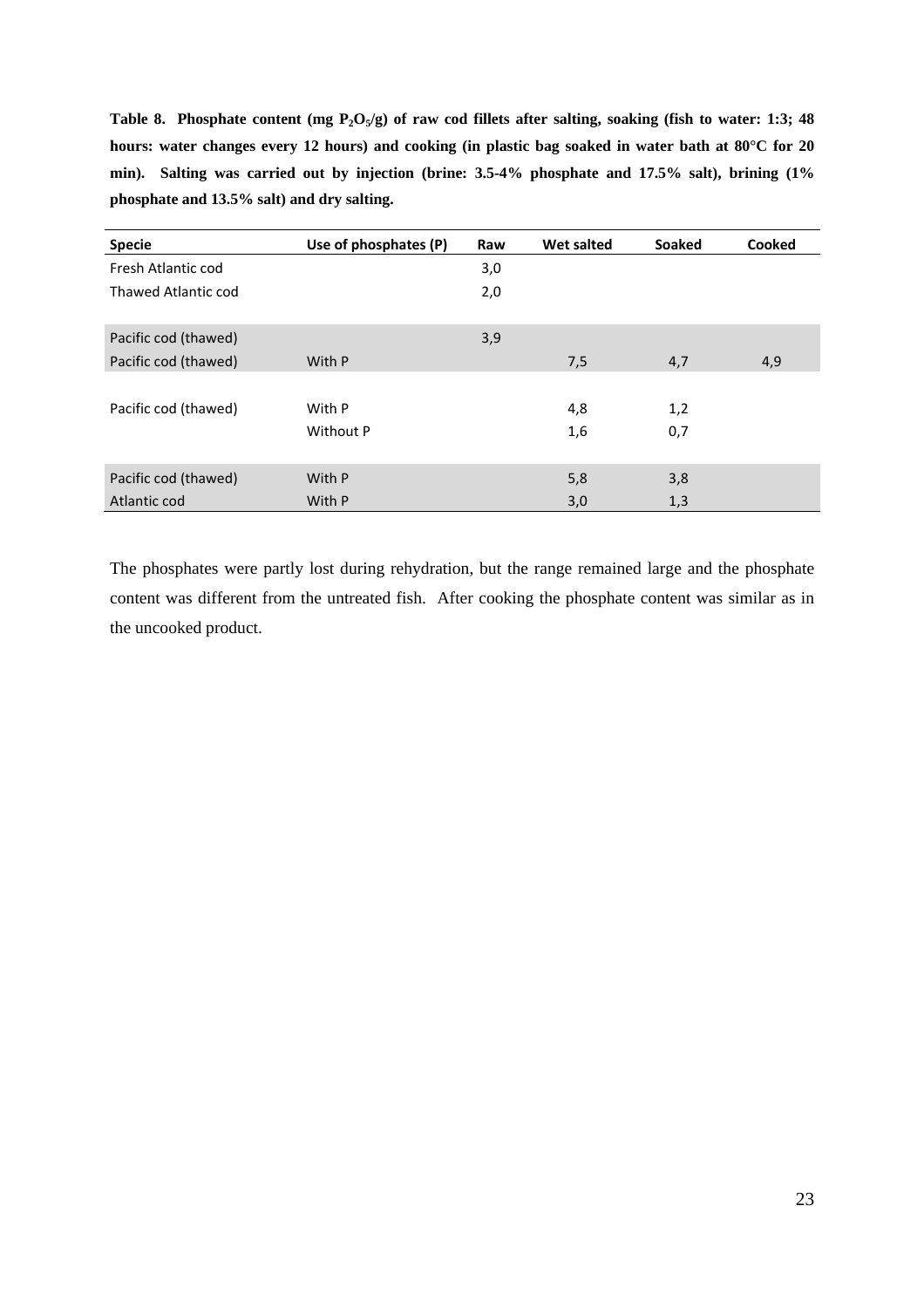### **5 CONCLUDING REMARKS**

Quantitative analysis show that the content of both added phosphates and naturally occurring phosphates, decreases during salting and rehydration. The phosphates soluble in the muscle liquid diffuse out of the muscle as the muscle is dehydrated at high salt contents. During rehydration, they are washed/extracted out of the muscle like the salt. The final content in rehydrated fish (approx. 1‐2.5% NaCl) is usually below values in the raw fish. Losses during cooking were not significant, but further studies are needed to confirm these results and to evaluate effects of different cooking methods.

Qualitative analyses have shown that both di‐ and triphosphate are present in products in salted and rehydrated stage. However, the results depend on salting procedures applied and the content of added phosphate after injection/brining. It seems that the lower contents of added phosphates are present in brined products in comparison to injected products, in both salted and rehydrated stage of the muscle. Differences may depend on the application of injection, phosphate species, initial content of added phosphates in the muscle after pre‐salting and finally on the curing time. Further studies are needed to evaluate the effects of different salting procedures on the fate of phosphates in salted products. The parameters of interest must be studied at experimental conditions that minimise differences in raw material, phosphates species and concentrations used and processing conditions. Finally, detection limits depend on the analysing technique applied.

It may be argued that the phosphates are sometimes a processing aid that cannot be detected in the final consumer products and therefore legally used and in some cases food additives and therefore not permitted according to regulations and directives.

Addition of phosphates should perhaps only be carried out by brining. The presence of phosphate in brine used for injection does not improve the weight yields compared to use of salt only. Therefore, the main benefit is related in colour and appearance of the fillets, i.e. the retarding effects of phosphate on oxidation and the maintenance of the natural colour of the fish muscle. Brining could be an effective way to improve these parameters and at the same time lead to lower increases in phosphate content. Another perspective is that phosphates added by brining may not be detected in rehydrated stage and they may be regarded as processing aid. The reason is presumed to be stronger extraction during salting and rehydration.

Added phosphates are still present in rehydrated salted cod pre‐salted by multi‐needle injection. So producers of salted cod must submit requests to relevant authorities, asking them to allow the use of polyphosphates in salted fish due to the recent development in processing methods. In the old kench salting procedure, addition of phosphates was impossible but this has changed due to recent developments in salting procedures. It should be emphasized that use of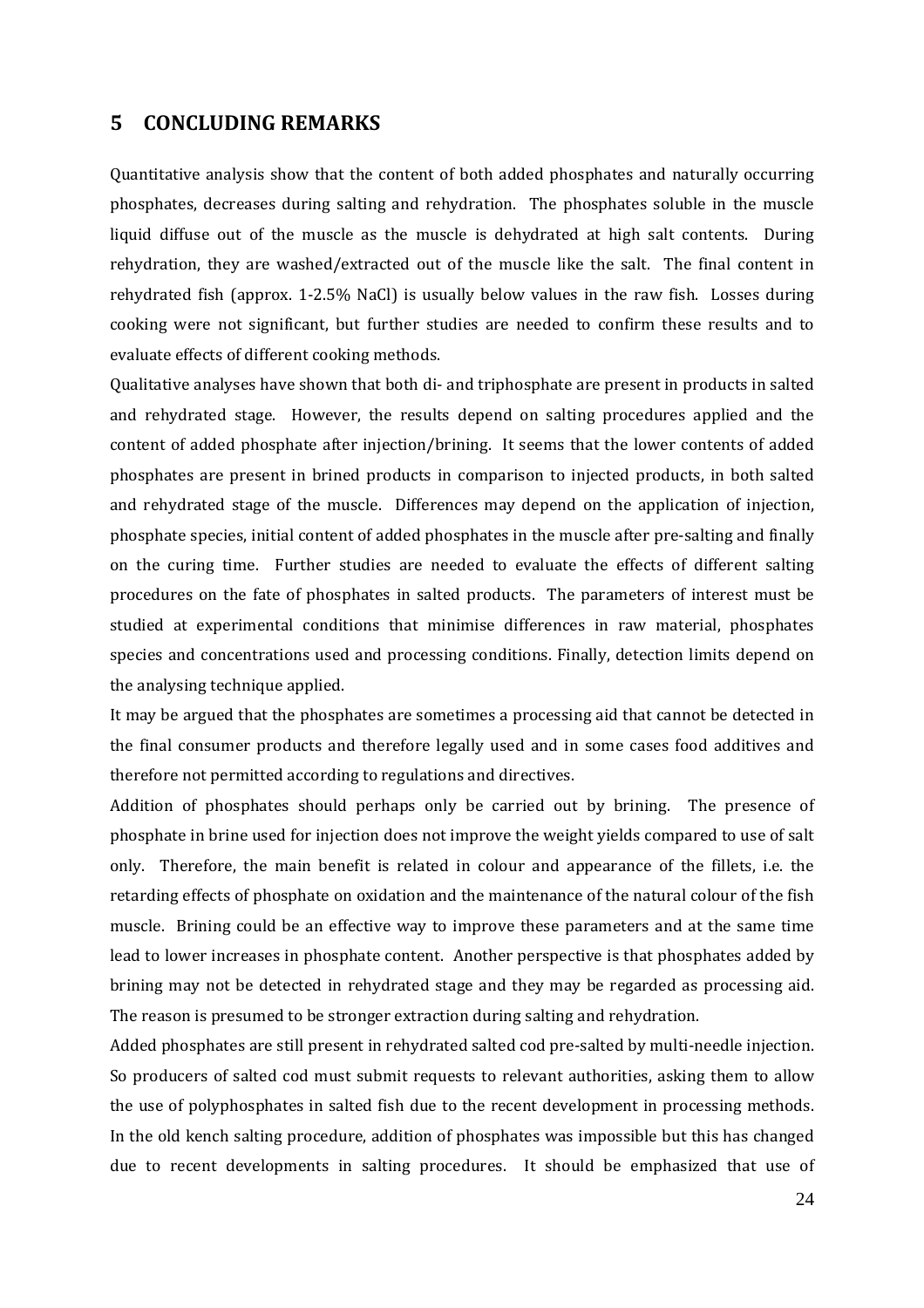phosphate must be declared and that producers must label their products in accordance to food legislations. Phosphate could be permitted in salted as in frozen products, provided that injected/absorbed phosphates do not exceed the limits of 5 mg  $P_2O_5/g$  after injection/brining. Since the muscle undergoes extreme changes in chemical content, it is hard to set limits for the cured and rehydrated products. The limits could be based on the ratio of  $P_2O_5$  to salt free dry material, due to variation in water content in products processed by different procedures. The limits for added phosphates products in salted stage could be 30 mg/g salt free dry material, or total content of phosphates 40 mg/g salt free dry material. In rehydrated stage, the limits could be 25 mg/g salt free dry material (total content P 30 mg/g salt free dry material). However, this subject must further discussed by the different parties; producers, buyers, and food authorities.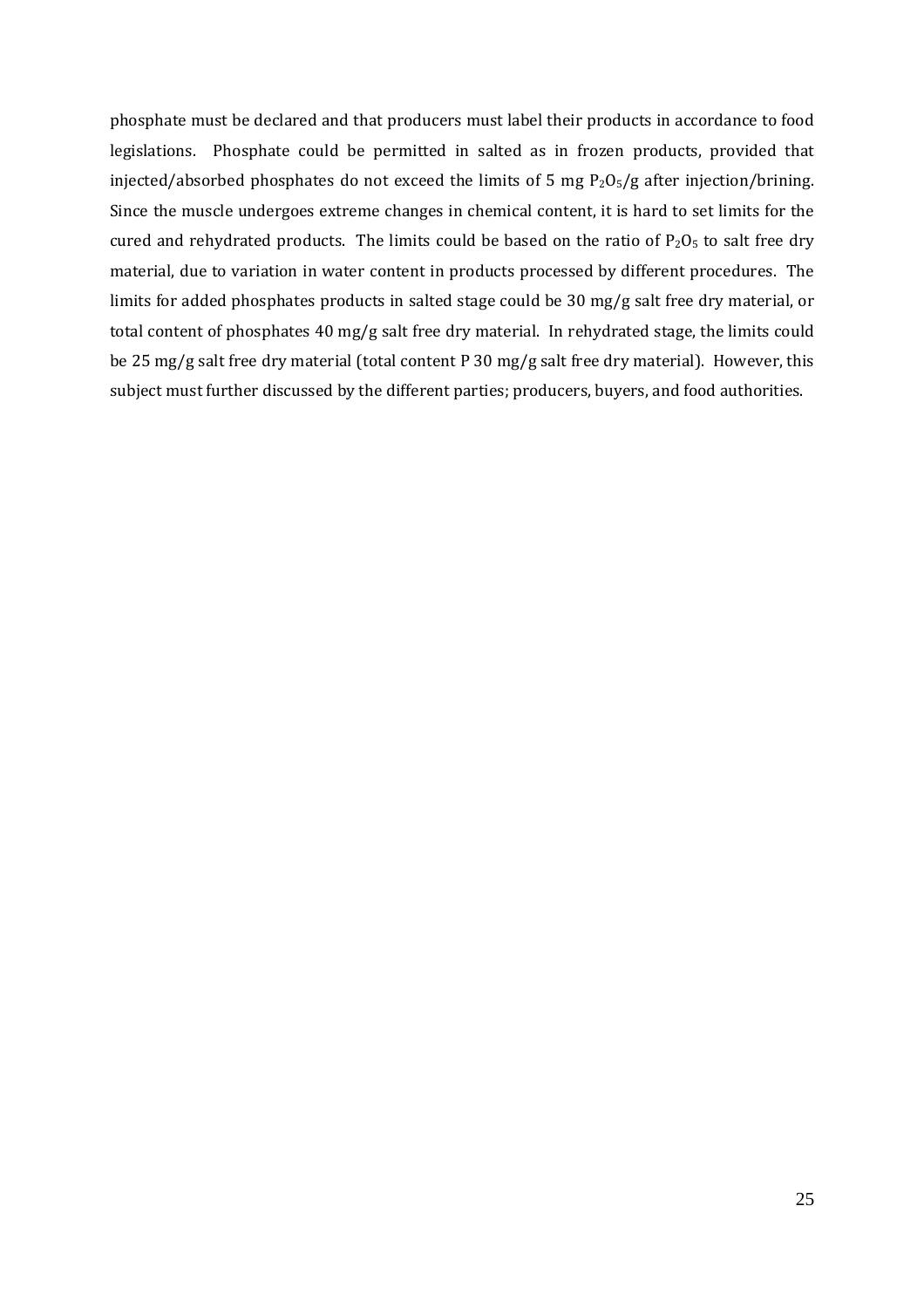# **6 REFERENCES**

- Andres A, Rodriguez‐Barona S, Barat JM & Fito P. 2002. Note: Mass transfer kinetics during cod salting operation. Food Science and Technology International 8(5):309‐314.
- Andres A, Rodriguez‐Barona S, Barat JM & Fito P. 2005. Salted cod manufacturing: influence of salting procedure on process yield and product characteristics. Journal of Food Engineering 69(4):467‐471.
- Bakowski M, Riewe J, Borys A & Straszewski T. 1970. Effect of brine volume on salt content of bacon sides and bacon cuts. Gospodarka Miesna 22(8/9):16‐19.
- Baluyot ES & G. Hartford C. 1996. Comparison of polyphosphate analysis by ion chromatography and by modified end‐group titration. Journal of Chromatography (A International Ion Chromatography Symposium 1995) 739(1‐2):217‐222.
- Barat JM, Rodriguez‐Barona S, Andres A & Fito P. 2002. Influence of increasing brine concentration in the cod‐salting process. Journal of Food Science 67(5):1922‐1925.
- Barat JM, Rodriguez‐Barona S, Andres A & Fito P. 2003. Cod salting manufacturing analysis. Food Research International 36(5):447‐453.
- Belton PS, Packer KJ & Southon TE. 1987.  $31P$  N.m.r. studies of the hydrolysis of added phosphates in chicken meat. Journal of the Science of Food and Agriculture 40(3):283‐291.
- Birkeland S, Akse L, Joensen S, Tobiassen T & Skara T. 2007. Injection‐Salting of pre rigor Fillets of Atlantic Salmon (Salmo salar). Journal of Food Science 72:29‐35.
- Birkeland S, Skara T, Bjerkeng B & Rora AMB. 2003. Product Yield and Gaping in Cold‐smoked Atlantic Salmon (Salmo salar) Fillets as Influenced by Different Injection‐salting Techniques. Journal of Food Science 68(5):1743‐1748.
- Boles J & Swan E. 1997. Effects of brine ingredients and temperature on cook yields and tenderness of pre‐rigor processed roast beef. Meat Science 45(1): 87‐97.
- Brunk M. 1985. [Injection of brine into fish fillets.] Einspritzen von Salzlake in Fischfilets. Arbeiten aus dem Institut fuer Biochemie und Technologie; No. 2,*.* Inst. fuer Biochem. & Tech. der Bundesforschungsanstalt fuer Fischerei, Palmaille 9, D‐2000 Hamburg 50, Federal Republic of Germany. p. 91pp.
- Cui H, Cai F & Xu Q. 2000. Determination of tripolyphosphate in frozen cod and scallop adductor by ion chromatography. Journal of Chromatography A 884(1‐2):89‐92.
- Dusek M, Kvasnicka F, Lukaskova L & Kratka J. 2003. Isotachophoretic determination of added phosphate in meat products. Meat Science 65(2):765‐769.
- Gao R‐c, Xue C‐h, Yuan L, Zhang J, Li Z‐j, Xue Y & Feng H. 2008. Purification and characterization of pyrophosphatase from bighead carp (Aristichthys nobilis). LWT ‐ Food Science and Technology 41(2):254‐261.
- Gibson DM & Murray CK. 1973. Polyphosphates and fish: some chemical studies. International Journal of Food Science and Technology 8(2):197‐204.
- Hamm R & Neraal R. 1977a. [On the enzymatic breakdown of tripolyphosphate and diphosphate in comminuted meat. VII. Influence of sodium chloride on the tripolyphosphatase and diphosphatase activity in bovine muscle (author's transl)]. Zeitschrift für Lebensmittel‐ Untersuchung und ‐Forschung 164(1):34‐37.
- Hamm R & Neraal R. 1977b. [On the enzymatic breakdown of tripolyphosphate and diphosphate in comminuted meat. X. Influence of substrate concentration (author's transl)]. Zeitschrift für Lebensmittel‐Untersuchung und ‐Forschung 164(2):98‐100.
- Hamm R & Neraal R. 1977c. [On the enzymatic breakdown of tripolyphosphate and diphosphate in comminuted meat. XII. Influence of the breakdown of tripolyphosphate and diphosphate on the water‐holding‐capacity of meat (author's transl)]. Zeitschrift für Lebensmittel‐ Untersuchung und ‐Forschung 164(4):243‐246.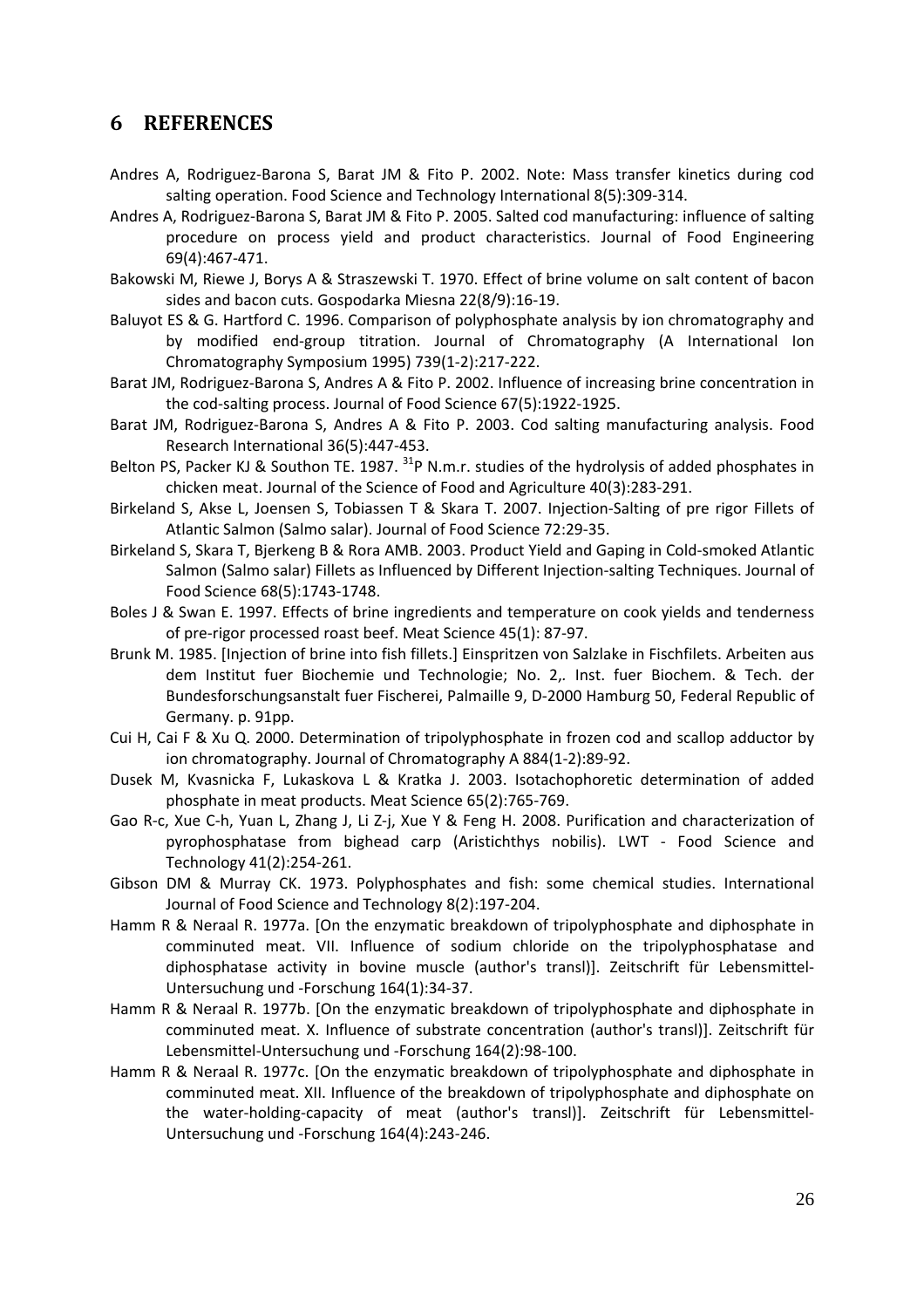- Hamm R & Neraal R. 1977d. [On the enzymatic breakdown of tripolyphosphate and diphosphate in minced meat. IV. Change in the tripolyphosphatase activity of muscle post mortem (author's transl)]. Zeitschrift für Lebensmittel‐Untersuchung und ‐Forschung 163(2):126‐127.
- Hamm R & Neraal R. 1977e. [On the enzymatic breakdown of tripolyphosphate and diphosphate in minced meat. VI. Influence of pH on the tripolyphosphatase and diphosphatase activities in bovine muscle (author's transl)]. Zeitschrift für Lebensmittel‐Untersuchung und ‐Forschung 163(3):213‐215.
- Hanson W. 1950. The photometric determination of phosphorus in fertilizers using the phosphovanadomolybdate complex. Journal of the Science of Food and Agriculture 1(6):172‐ 173.
- Heitkemper DT, Kaine LA, Jackson DS & A. WK. 1993. Determination of tripolyphosphate and related hydrolysis products in processed shrimp. Proceedings of the 18th Annual Tropical and Subtropical Fisheries Technological Conference of the Americas. Virginia, USA, 92‐100.
- Jastrzebska A. 2006. Determination of sodium tripolyphosphate in meat samples by capillary zone electrophoresis with on-line isotachophoretic sample pre-treatment. Talanta 69(4):1018-1024.
- Jastrzębska A. 2009. Modifications of spectrophotometric methods for total phosphorus determination in meat samples. Chemical Papers 63(1):47‐54.
- Jastrzebska A, Hol A & Szlyk E. 2008. Simultaneous and rapid determination of added phosphorus(V) compounds in meat samples by capillary isotachophoresis. LWT ‐ Food Science and Technology 41(10):2097‐2103.
- Kaufmann A, Maden K, Leisser W, Matera M & Gude T. 2005. Analysis of polyphosphates in fish and shrimps tissues by two different ion chromatography methods: Implications on falsenegative and ‐positive findings. Food Additives and Contaminants 22(11):1073 ‐ 1082.
- Kruse R & Bartelt E. 2009a. Phosphate in Fischwaren : Quantitative Bestimmung von Polyphosphaten in Fischereierzeugnissen durch Thermo‐Differenzial‐Fotometrie = Phosphates in fishery products : Quantified analysis of polyphosphates in fishery products by thermodifferential‐ fotometry. Allemand 89(2):144‐148
- Kruse R & Bartelt E. 2009b. Polyphosphatzusatz in Fischereierzeugnissen: Verbesserte Überwachungsansätze durch Einführung neuer analytischer Bestimmungsmethoden. Journal für Verbraucherschutz und Lebensmittelsicherheit 4(0):52‐53.
- Kruse R, Bartelt E, Koch J & Moebius J. 2009. Determination of Inorganic Phosphate Species in Fish by Chromatographic and Photometric Techniques. Präsentation auf der zweiten Jahrestagung des LAVES*.* Oldenburg.
- Lawrie RA. 1998. Lawrie's meat science. Cambridge, UK: Technomic Press.
- Lee JB, Hendricks DG & Cornforth DP. 1998. Effect of sodium phytate, sodium pyrophosphate and sodium tripolyphosphate on physico‐chemical characteristics of restructured beef. Meat Science 50 (3):273‐283.
- Lindkvist KB, Gallart‐Jornet L & Stabell MC. 2008. The restructuring of the Spanish salted fish market. The Canadian Geographer 52(1):105‐120.
- Meyyanathan SN. 2010. Basic Principles of HPTLC.
- Murrey J & Burt JR. 1969. The composition of fish. Torry Advis. Note 38*.* Aberdeen: Torry Research Station.
- Neraal R & Hamm R. 1977a. [On the enzymatic breakdown of tripolyphosphate and diphosphate in comminuted meat. IX. Influence of bivalent cations on the diphosphatase activity of muscle tissue]. Zeitschrift für Lebensmittel‐Untersuchung und ‐Forschung 164(3):180‐182.
- Neraal R & Hamm R. 1977b. [On the enzymatic breakdown of tripolyphosphate and diphosphate in comminuted meat. VIII. Influence of divalent cations on the tripolyphosphatase activity of muscle tissue (author's transl)]. Zeitschrift für Lebensmittel‐Untersuchung und ‐Forschung 164(1):38‐40.